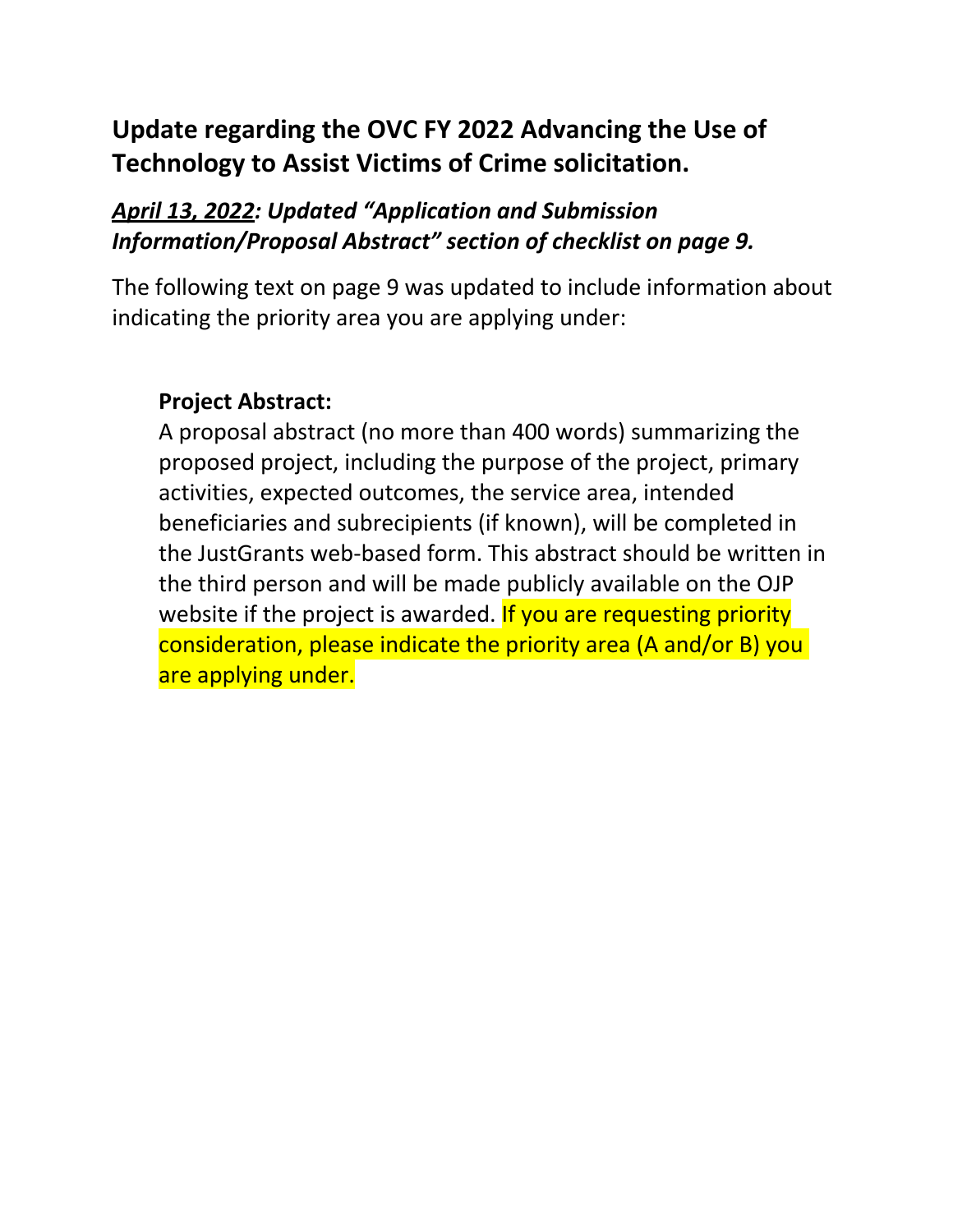OMB No. 1121-0329 Approval Expires 12/31/2023

U.S. Department of Justice Office of Justice Programs Office for Victims of Crime



## **OVC FY 2022 Advancing the Use of Technology to Assist Victims of Crime**

| <b>Assistance Listing Number #</b>      | 16.582                 |
|-----------------------------------------|------------------------|
| <b>Grants.gov Opportunity Number:</b>   | O-OVC-2022-171237      |
| <b>Solicitation Release Date:</b>       | April 04, 2022 3:00 PM |
| <b>Version:</b>                         | 3                      |
| <b>Grants.gov Deadline:</b>             | May 26, 2022 11:59 PM  |
| <b>Application JustGrants Deadline:</b> | June 02, 2022 8:59 PM  |

## **Overview**

The [U.S. Department of Justice](https://www.usdoj.gov/) (DOJ), [Office of Justice Programs](https://www.ojp.usdoj.gov/) (OJP), [Office for Victims of Crime](https://ovc.ojp.gov/) (OVC) seeks applications for funding that demonstrate innovative strategies to create, expand, or enhance the use of technology to interact directly with crime victims or to provide information, referrals, crisis assistance, and longterm help. This program furthers the DOJ's mission by supporting organizations that encourage the use of technology to improve responses, services, and access for victims of crime.

This solicitation incorporates the [OJP Grant Application Resource Guide](https://www.ojp.gov/funding/Apply/Resources/Grant-App-Resource-Guide.htm) by reference. The OJP Grant Application Resource Guide provides guidance to prepare and submit applications to OJP of applications for funding. **If this solicitation expressly modifies any provision in the OJP Grant Application Resource Guide, the applicant is to follow the guidelines in this solicitation as to that provision.** 

This solicitation expressly modifies the OJP Grant Application Resource Guide by not incorporating the "Disclosure of Process Related to Executive Compensation" provisions in the "Application Attachments" section.

#### **Solicitation Categories**

This solicitation does not include Solicitation Categories.

#### **Eligible Applicants:**

City or township governments, County governments, Native American tribal governments (Federally recognized), Native American tribal organizations (other than Federally recognized tribal governments), Nonprofits having a 501(c)(3) status with the IRS, other than institutions of higher education, Nonprofits that do not have a 501(c)(3) status with the IRS, other than institutions of higher education, Private institutions of higher education, Public and State controlled institutions of higher education, State governments, Other

#### **Other**

For purposes of this solicitation, "state" means any state of the United States, the District of Columbia, the Commonwealth of Puerto Rico, the Virgin Islands, Guam, American Samoa, and the Commonwealth of the Northern Mariana Islands.

To advance Executive Order 13929 Safe Policing for Safe Communities, the Attorney General determined that all state, local, and university or college law enforcement agencies must be certified by an approved independent credentialing body or have started the certification process, to be eligible for FY 2022 DOJ discretionary grant funding. To become certified, the law enforcement agency must meet two mandatory conditions: (1) the agency's use-of-force policies adhere to all applicable federal, state, and local laws and (2) the agency's use-of-force policies prohibit chokeholds except in situations where use of deadly force is allowed by law. The certification

> Page 1 of 18 O-OVC-2022-171237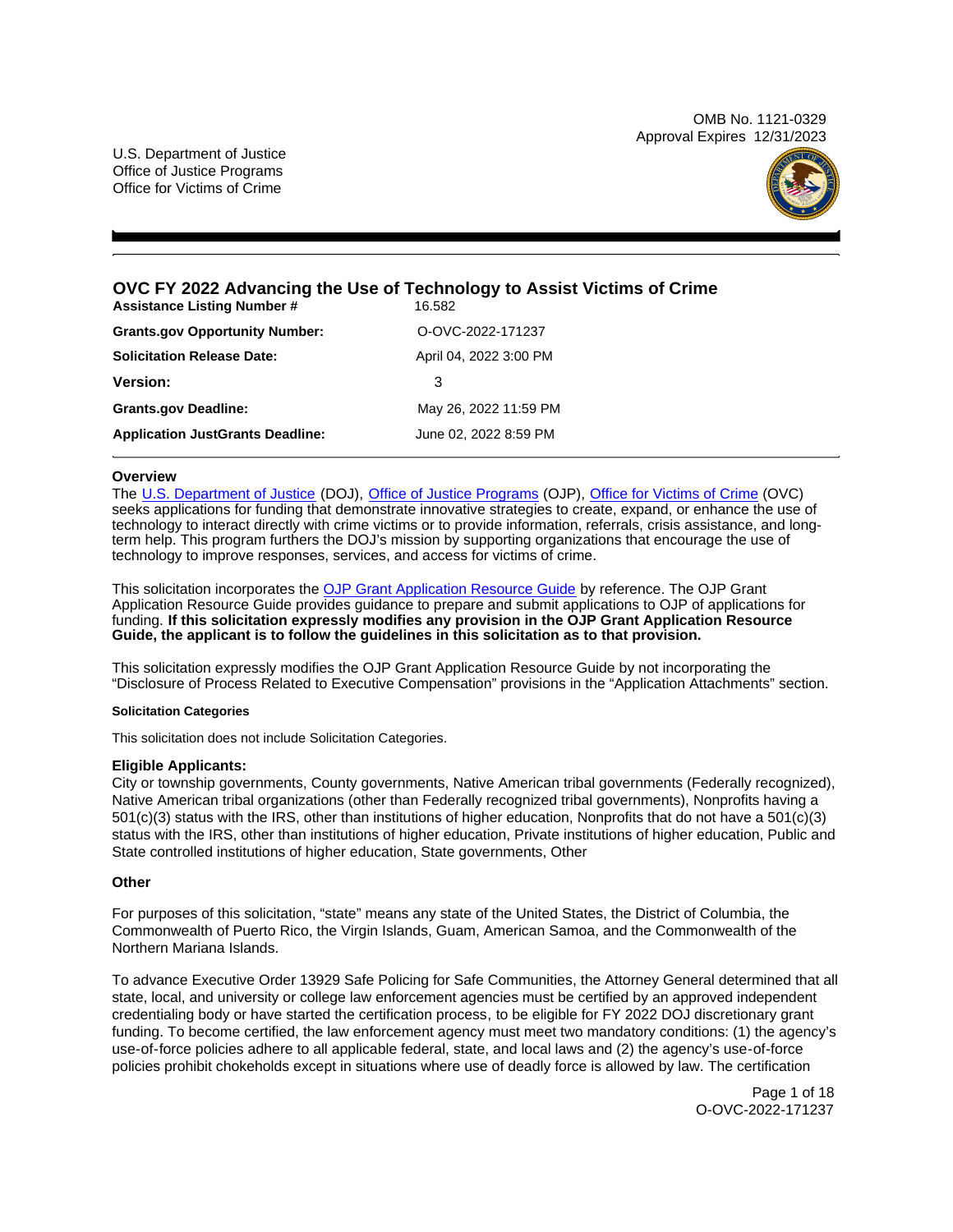<span id="page-2-0"></span>requirement also applies to law enforcement agencies receiving DOJ discretionary grant funding through a subaward. For detailed information on this certification requirement, please visit [https://cops.usdoj.gov/SafePolicingEO](https://cops.usdoj.gov/SafePolicingEO%20) to access the Standards for Certification on Safe Policing for Safe Communities, the Implementation Fact Sheet, and the List of Designated Independent Credentialing Bodies.

All recipients and subrecipients (including any for-profit organization) must forgo any profit or management fee.

OVC will consider applications under which two or more entities would carry out the federal award; however, only one entity may be the applicant. Any others must be proposed as subrecipients (subgrantees). For additional information on subawards, see the [OJP Grant Application Resource Guide.](https://www.ojp.gov/funding/Apply/Resources/Grant-App-Resource-Guide.htm)

OVC may elect to fund applications submitted under this FY 2022 solicitation in future fiscal years, dependent on, among other considerations, the merit of the applications and on the availability of appropriations.

## **Contact Information**

For technical assistance with submitting the Application for Federal Assistance standard form (SF)-424 and a Disclosure of Lobbying Activities form (SF-LLL) in [Grants.gov](https://Grants.gov), contact the [Grants.gov](https://Grants.gov) Customer Support Hotline at 800-518-4726, 606-545-5035, at [Grants.gov Customer Support,](https://www.grants.gov/web/grants/support.html) or email at [support@grants.gov.](mailto:support@grants.gov) The [Grants.gov](https://Grants.gov) Support Hotline operates 24 hours a day, 7 days a week, except on federal holidays.

For technical assistance with submitting the full application in DOJ's Justice Grants System (JustGrants), contact the JustGrants Service Desk at 833-872-5175 or [JustGrants.Support@usdoj.gov.](mailto:JustGrants.Support@usdoj.gov) The JustGrants Service Desk operates 5 a.m. to 9 p.m. eastern time Monday-Friday and 9 a.m. to 5 p.m. Saturday, Sunday, and Federal holidays.

For assistance with any other requirements of this solicitation, contact the OJP Response Center (this is the OVC contact) by telephone at 800-851-3420 or TTY: 301-240-6310 (hearing impaired only), or by email at [grants@ncjrs.gov.](mailto:grants@ncjrs.gov) The OJP Response Center hours of operation are 10:00 a.m. to 6:00 p.m., eastern time Monday–Friday, and 10:00 a.m. to 8:00 p.m. on the solicitation closing date.

#### **Submission Information**

Applications will be submitted to DOJ in two steps:

**Step 1:** The applicant must submit by the [Grants.gov](https://Grants.gov) deadline the required Application for Federal Assistance standard form (SF)-424 and a Disclosure of Lobbying Activities (SF-LLL) form when they register in [Grants.gov](https://Grants.gov) at [https://www.grants.gov/web/grants/register.html.](https://www.grants.gov/web/grants/register.html) To register in [Grants.gov](https://Grants.gov), the applicant will need to ensure that its System for Award Management (SAM) registration is current.

**Step 2:** The applicant must then submit the **full application,** including attachments, in JustGrants at [JustGrants.usdoj.gov.](https://justicegrants.usdoj.gov/) To be considered timely, the full application must be submitted in JustGrants by the JustGrants application deadline. OJP encourages applicants to review the "How to Apply" section in the [OJP](https://www.ojp.gov/funding/apply/ojp-grant-application-resource-guide#apply)  [Grant Application Resource Guide](https://www.ojp.gov/funding/apply/ojp-grant-application-resource-guide#apply) and the [JustGrants website](https://justicegrants.usdoj.gov/news) for more information, resources, and training.

Pre-Application Webinar

OVC will conduct one pre-application webinar during which OVC staff will review the solicitation requirements and conduct a question and answer session with interested potential applicants. Participation is optional. When the webinar has been scheduled, the details and registration information will be available at [https://ovc.ojp.gov/funding/funding-webinars.](https://ovc.ojp.gov/funding/funding-webinars)

> Page 2 of 18 O-OVC-2022-171237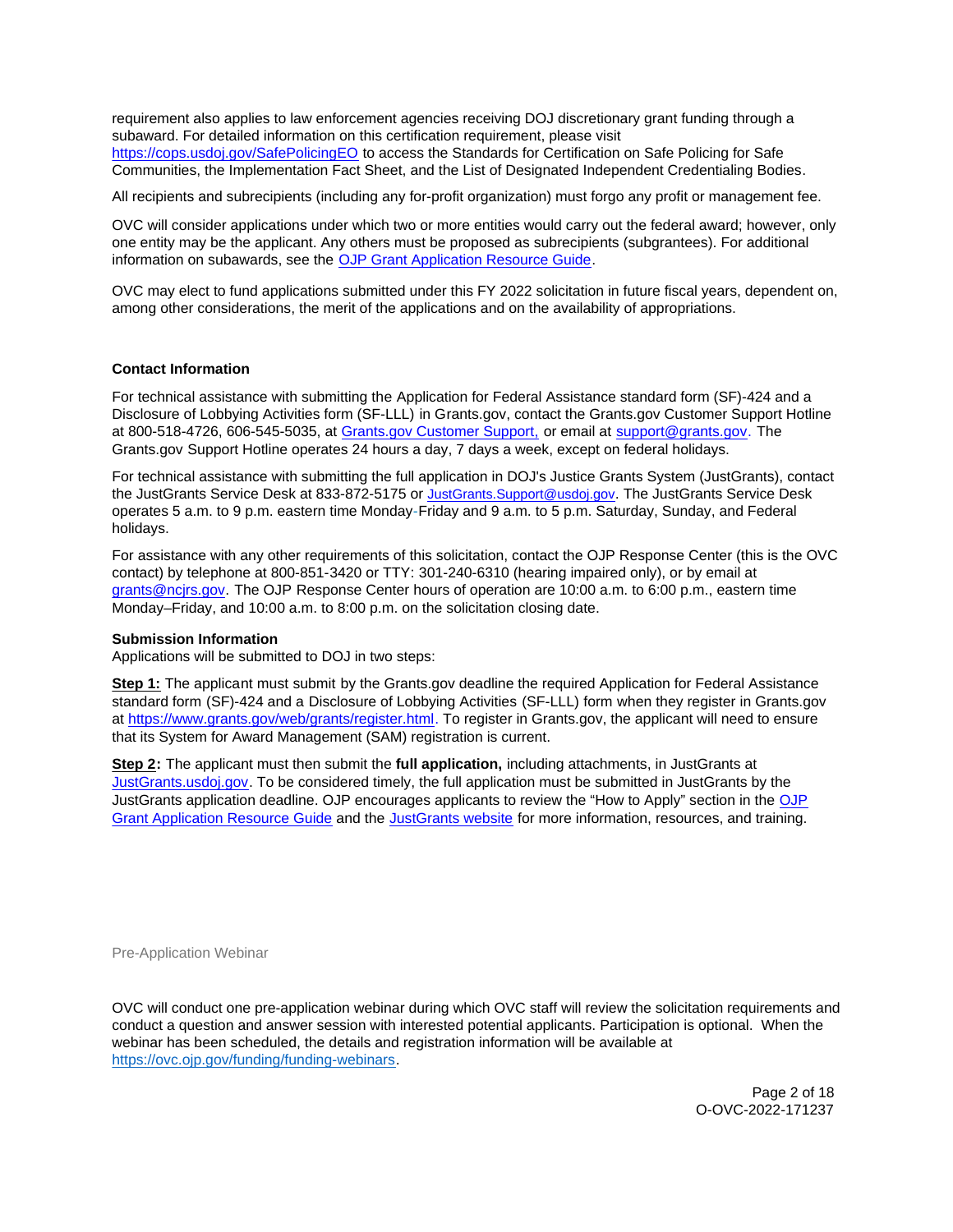## **Contents**

| Contact Information                                                                     | $\mathbf{2}$     |
|-----------------------------------------------------------------------------------------|------------------|
| Program Description                                                                     | 5                |
| Overview                                                                                | 5                |
| <b>Statutory Authority</b>                                                              | 5                |
| Specific Information                                                                    | 5                |
| Goals, Objectives, Deliverables, and Timeline                                           | 5                |
| Evidence-Based Programs or Practices                                                    | 6                |
| Information Regarding Potential Evaluation of Programs and Activities                   | 6                |
| <b>OJP Priority Areas</b>                                                               | 6                |
| <b>Federal Award Information</b>                                                        | $\overline{7}$   |
| Awards, Amounts and Durations                                                           | $\overline{7}$   |
| <b>Continuation Funding Intent</b>                                                      | $\overline{7}$   |
| Availability of Funds                                                                   | $\overline{7}$   |
| <b>Types of Awards</b>                                                                  | 8                |
| Financial Management and System of Internal Controls                                    | 8                |
| <b>Budget Information</b>                                                               | 8                |
| Cost Sharing or Matching Requirement                                                    | 8                |
| Pre-agreement Costs (also known as Pre-award Costs)                                     | 8                |
| Limitation on Use of Award Funds for Employee Compensation: Waiver                      | 8                |
| Prior Approval, Planning, and Reporting of Conference/Meeting/Training Costs            | 8                |
| Costs Associated with Language Assistance (if applicable)                               | 8                |
| <b>Eligibility Information</b>                                                          | 8                |
| Application and Submission Information                                                  | 8                |
| Information to Complete the Application for Federal Assistance (SF-424)                 | 9                |
| Standard Applicant Information (JustGrants 424 and General Agency Information)          | 9                |
| Proposal Abstract                                                                       | $\boldsymbol{9}$ |
| <b>Proposal Narrative</b>                                                               | $\boldsymbol{9}$ |
| Goals, Objectives, Deliverables, and Timeline                                           | 11               |
| <b>Budget and Associated Documentation</b>                                              | 11               |
| Budget Worksheet and Budget Narrative (Web-based Form)                                  | 11               |
| Indirect Cost Rate Agreement (if applicable)                                            | 11               |
| <b>Employee Compensation Waiver</b>                                                     | 11               |
| Financial Management Questionnaire (including applicant disclosure of high-risk status) | 11               |
| Disclosure of Process Related to Executive Compensation                                 | 12 <sup>°</sup>  |
| <b>Additional Application Components</b>                                                | 12 <sub>2</sub>  |
| <b>Curriculum Vitae or Resumes</b>                                                      | 12               |
| <b>Tribal Authorizing Resolution</b>                                                    | 12               |
| Research and Evaluation Independence and Integrity Statement                            | 12               |
| <b>Disclosures and Assurances</b>                                                       | 12 <sub>2</sub>  |
| Disclosure of Lobbying Activities                                                       | 12 <sub>2</sub>  |
| <b>DOJ Certified Standard Assurances</b>                                                | 12 <sup>2</sup>  |
| Applicant Disclosure of Duplication in Cost Items                                       | 12 <sup>2</sup>  |
| DOJ Certifications Regarding Lobbying; Debarment, Suspension and Other Responsibility   |                  |
| Matters; and Drug-Free Workplace Requirements                                           | 12               |
| Applicant Disclosure and Justification - DOJ High Risk Grantees (if applicable)         | 12               |
| How to Apply                                                                            | 13               |
| Submission Dates and Time                                                               | 13               |
|                                                                                         |                  |

Page 3 of 18 O-OVC-2022-171237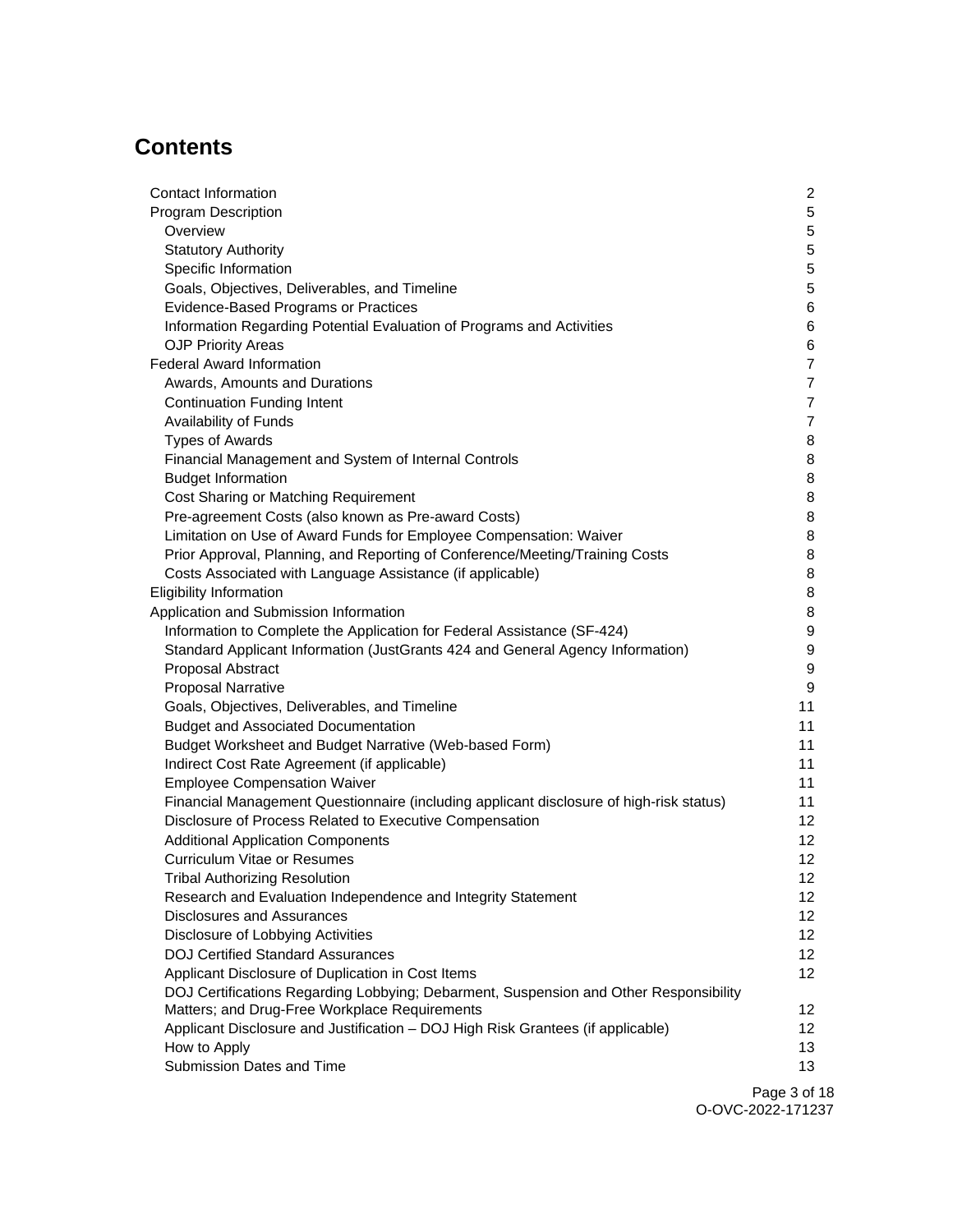| Application Review Information                                          | 14 |
|-------------------------------------------------------------------------|----|
| <b>Review Criteria</b>                                                  | 14 |
| <b>Review Process</b>                                                   | 14 |
| <b>Federal Award Administration Information</b>                         | 15 |
| <b>Federal Award Notices</b>                                            | 15 |
| Administrative, National Policy, and Other Legal Requirements           | 15 |
| Information Technology (IT) Security Clauses                            | 15 |
| General Information about Post-Federal Award Reporting Requirements     | 15 |
| Federal Awarding Agency Contact(s)                                      | 15 |
| Other Information                                                       | 15 |
| Freedom of Information and Privacy Act (5 U.S.C. 552 and 5 U.S.C. 552a) | 16 |
| Provide Feedback to OJP                                                 | 16 |
| <b>Performance Measures</b>                                             | 16 |
| <b>Application Checklist</b>                                            | 16 |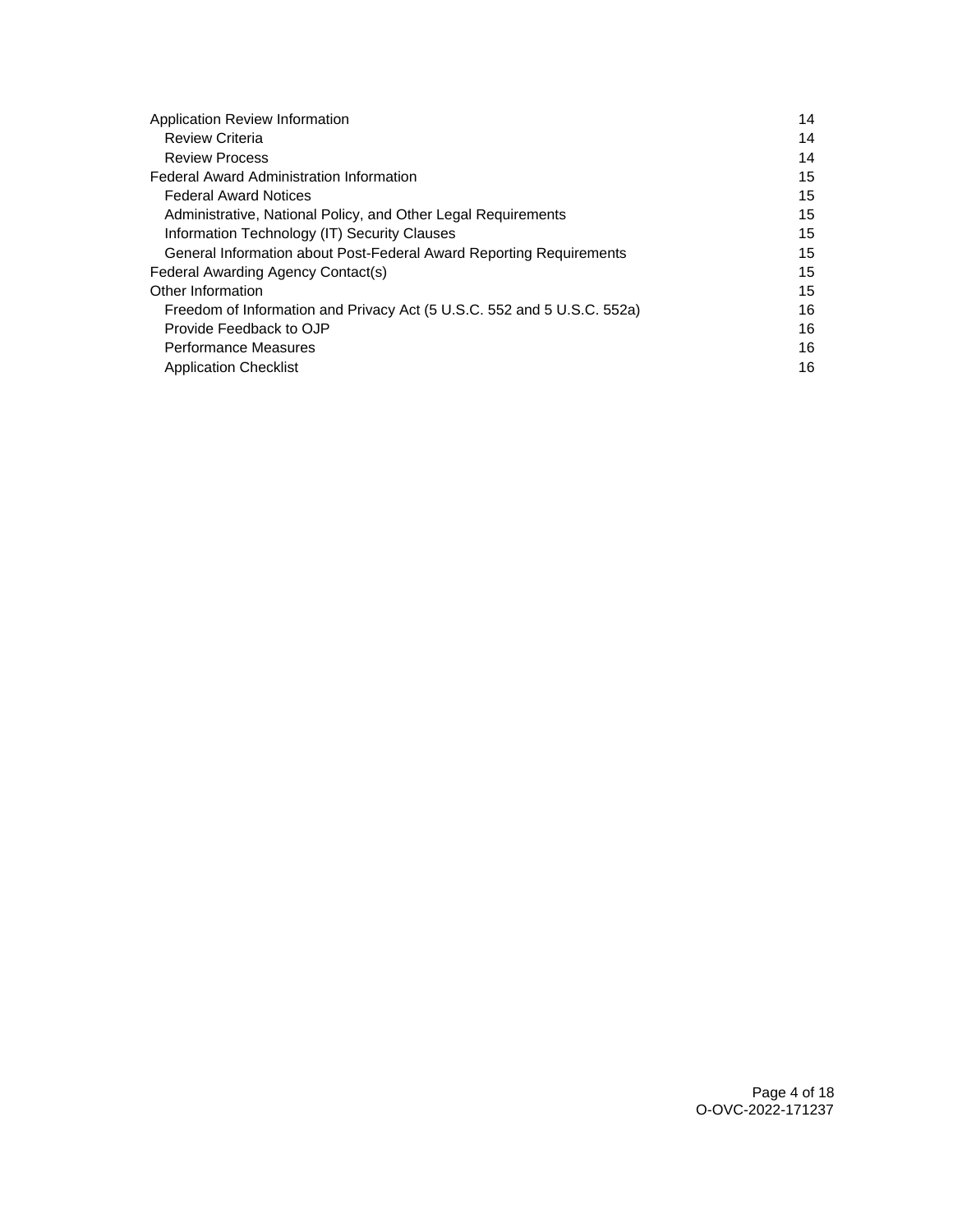## <span id="page-5-0"></span>**Program Description**

#### **Overview**

OJP is committed to advancing work that promotes civil rights and racial equity, increases access to justice, supports crime victims and individuals impacted by the justice system, strengthens community safety and protects the public from crime and evolving threats and builds trust between law enforcement and the community.

Through this solicitation, OVC seeks to provide funding to organizations that demonstrate innovative strategies to create, expand, or enhance the use of technology to interact directly with crime victims, improve the quality of services, and improve the accessibility and responsiveness of victim service organizations.

Note: This solicitation has funded national hotlines in the past; however, in fiscal year (FY) 2022, OVC created a separate solicitation titled "Building Capacity of National Crisis Hotlines" that focuses solely on enhancing or expanding the capacity of national hotlines. The FY 2022 Advancing the Use of Technology to Assist Victims of Crime solicitation will focus only on innovative technology solutions.

## **Statutory Authority**

34 U.S.C. § 20103(c)(1)(A)

#### **Specific Information**

OVC encourages the use of technology to respond to and expand upon the successful growth in technological capacity and victim services provision. Through this program, OVC will support national-scope and regional initiatives (that can be replicated nationally) to maximize the use of technology to increase access to crime victim services and information about victims' rights, improve the quality of services, and strengthen the responsiveness of victim service organizations.

Funding under this initiative may support: technology development and maintenance to facilitate efficient service delivery and/or communication; staff required to operate, update, and maintain the proposed technology platform or service; training and technical assistance on the purpose and use of the technology (including outreach and publicity activities); and staff engaged in coalition-building activities regarding the use of technology. This funding should not supplant or duplicate currently funded initiatives in these areas. Applicants who propose to use this funding for ongoing, rather than new, initiatives must specify how these funds would be used to expand or enhance current services rather than duplicate or just continue existing efforts.

Applicants are encouraged to focus on, but are not limited to applications that focus on—

- 1. addressing online gender-based abuse and harassment, which is defined as "actions by one or more people that harm others based on their sexual or gender identity or enforce harmful gender norms that are carried out using the internet and/or mobile technology and includes stalking, bullying, sexbased harassment, defamation, hate speech, exploitation, and gender trolling," according to the International Center for Research on Women's publication titled, [Technology-Facilitated GBV: What](https://www.icrw.org/publications/technology-facilitated-gender-based-violence-what-is-it-and-how-do-we-measure-it/)  [is it, and How do we measure it?;](https://www.icrw.org/publications/technology-facilitated-gender-based-violence-what-is-it-and-how-do-we-measure-it/)
- 2. offering programming or services that respond to online and online-facilitated gender-based violence; and
- 3. using technology to make services safe and more accessible, and that reach underserved communities.

#### **Goals, Objectives, Deliverables, and Timeline**

## **Goals**

The goals of this program are to increase access to victim services and build the capacity of victim services providers to meet the needs of crime survivors through technological innovation.

## **Objectives**

Applicants will achieve these goals through the following objectives: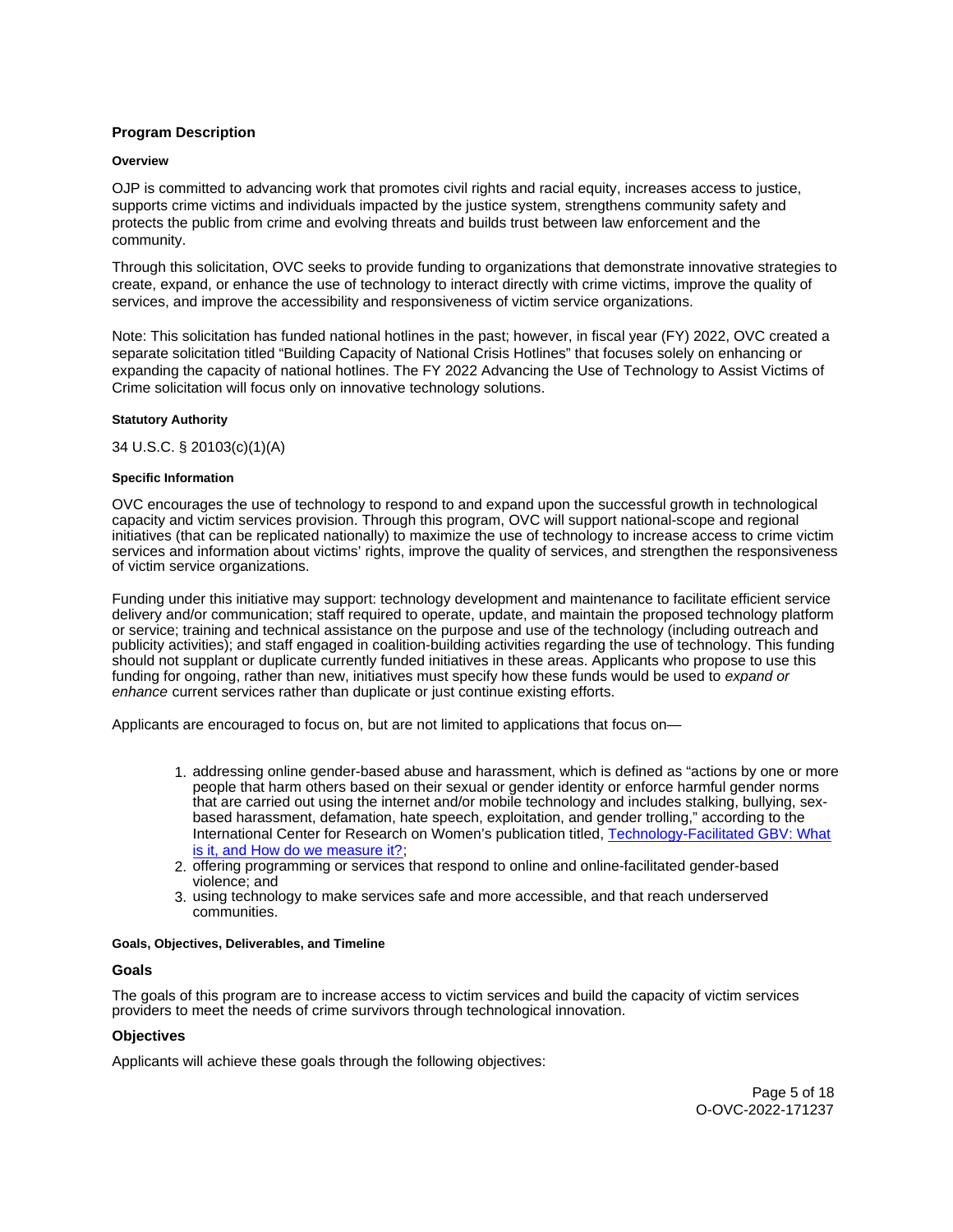- <span id="page-6-0"></span>1. Conduct strategic planning activities to identify gaps in technology that can be enhanced by building the organization's technological capacity to ensure greater access to victim services that are sustainable, secure, and safe.
- 2. Implement technological enhancements to strengthen the organization's response to crime victims and that will ensure high-quality services that are centered in victim safety, confidentiality, and privacy.
- 3. Prepare and support staff through training on the technology platform and the organization's confidentiality and privacy guidelines, appropriate to the services provided and populations served.
- 4. Collaborate with local, state, and community stakeholders to share information, resources, and lessons learned.
- 5. Conduct training and public awareness activities for professionals and community members to ensure appropriate education and awareness of the program.
- 6. Perform data collection and participate in evaluation activities to determine the effectiveness of the program and whether it is meeting stated goals and objectives.

## **Deliverables**

The deliverables can be web applications (apps), management information systems, interactive websites, or any improvement or enhancement that uses technology to provide the service or support the program. Other deliverables include the following:

- Criteria to best determine strategies and effective collaborative models for planning, implementing, and evaluating the proposed technological innovations in the community, state, or region.
- Development of a staff training plan.
- Development of outreach and public awareness strategies.
- Development of a training and technical assistance plan for participating organizations.
- Development of an evaluation plan to measure project effectiveness in achieving the project goals, objectives, and identified outcomes.
- Signed Letters of Intent or Memoranda of Understanding (MOU) with key implementation partners.

The Goals, Objectives, and Deliverables are directly related to the performance measures that show the completed work's results, as discussed in the Application and Submission Information section.

#### **Evidence-Based Programs or Practices**

OJP strongly encourages the use of data and evidence in policymaking and program development for criminal justice, juvenile justice, and crime victim services. For additional information and resources on evidence-based programs or practices, see the [OJP Grant Application Resource Guide.](https://www.ojp.gov/funding/apply/ojp-grant-application-resource-guide#evidence-based)

#### **Information Regarding Potential Evaluation of Programs and Activities**

OJP may conduct or support an evaluation of the programs and activities funded under this solicitation. For additional information, see the [OJP Grant Application Resource Guide](https://www.ojp.gov/funding/apply/ojp-grant-application-resource-guide#potential-evaluation) section entitled "Information Regarding Potential Evaluation of Programs and Activities."

#### **OJP Priority Areas**

The Department of Justice is committed to advancing work that promotes civil rights and racial equity, increases access to justice, supports crime victims and individuals impacted by the justice system, strengthens community safety and protects the public from crime and evolving threats, and builds trust between law enforcement and the community.

1. Priority Considerations Supporting Executive Order 13985, Advancing Racial Equity and Support for Underserved Communities Through the Federal Government

Consistent with this Executive Order, the term "underserved community" refers to a population sharing a particular characteristic, as well as a geographic community, that has been systematically denied a full opportunity to participate in aspects of economic, social, and civic life or whose members have been historically underserved, marginalized, and adversely affected by inequality. Such communities include, among others, Black people, Hispanics and Latino/a/e people, Native American and other Indigenous peoples

> Page 6 of 18 O-OVC-2022-171237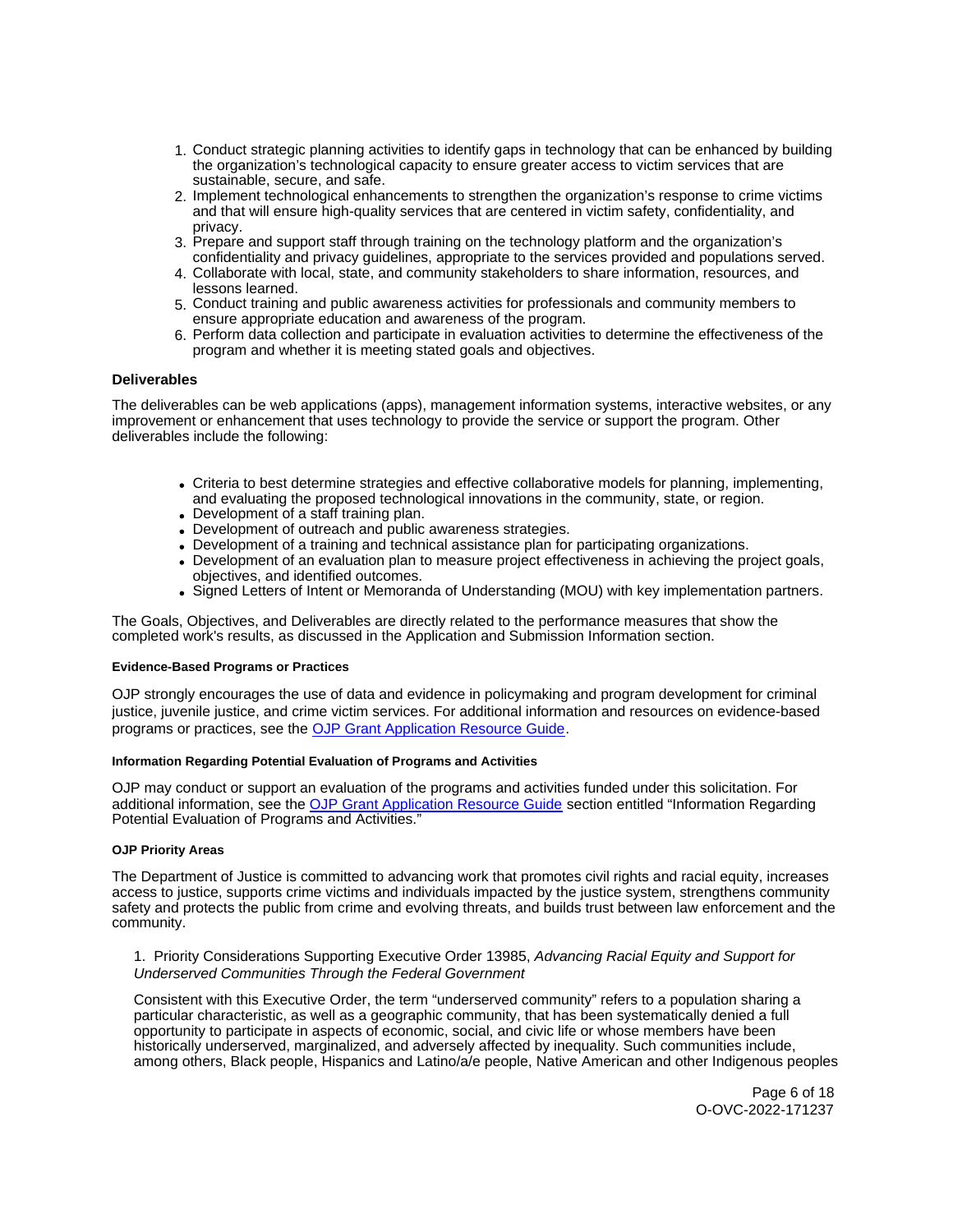<span id="page-7-0"></span>of North America (including Alaska Natives, Eskimos, and Aleuts), Asian Americans, Native Hawaiians, and Pacific Islanders.

In support of Executive Order 13985, OJP will:

A. Give priority consideration to applications that include project(s) that will promote racial equity and the removal of barriers to access and opportunity for communities that have been historically underserved, marginalized, and adversely affected by inequality, when making award decisions.

To receive this consideration, the applicant must describe how the proposed project(s) will address potential inequities and barriers to equal opportunity, and/or contribute to greater access to services for underserved and historically marginalized populations.

B. Give priority consideration to applicants that can demonstrate that their capabilities and competencies for implementing their proposed project(s) are enhanced because the applicant (or at least one proposed subrecipient that will receive at least 30% of the requested award funding, as demonstrated in the Budget Worksheet and Budget Narrative) identifies as a culturally specific organization. To receive this additional priority consideration, applicants must describe how being a culturally specific organization (or funding the culturally specific subrecipient organization(s)) will enhance their ability to implement the proposed project(s) and should also specify which culturally specific populations are intended or expected to be served or to have their needs addressed under the proposed project(s).

Culturally specific organizations are defined for purposes of this solicitation as private nonprofit or tribal organizations whose primary purpose as a whole is to provide culturally specific services to, among others, Black people, Hispanics and Latino/a/e people, Native American and other Indigenous peoples of North America (including Alaska Natives, Eskimos, and Aleuts), Asian Americans, Native Hawaiians, and/or Pacific Islanders.

Note: Addressing these priority areas is one of many factors that OJP considers in making funding decisions. Receiving priority consideration for one or more priority areas is not a guarantee of an award

#### **Federal Award Information**

#### **Solicitation Categories**

This solicitation does not include Solicitation Categories.

**Awards, Amounts and Durations** 

4 \$750,000.00

**Anticipated Number of Awards Anticipated Maximum Dollar Amount of Awards** 

10/1/22 12:00 AM 36

**Period of Performance Start Date Mate Review Period of Performance Duration (Months)** 

**Anticipated Total Amount to be Awarded Under Solicitation**  [\\$3,000,000.00](https://3,000,000.00) 

#### **Continuation Funding Intent**

OVC may, in certain cases, provide additional funding in future years to awards made under this solicitation through continuation awards. OJP will consider, among other factors, OJP's strategic priorities, a recipient's overall management of the award, and the award-funded work's progress, when making continuation award decisions.

#### **Availability of Funds**

This solicitation, and awards (if any are made) under this solicitation, are subject to the availability of appropriated funds and to any modifications or additional requirements that may be imposed by the agency or by law. In addition, nothing in this solicitation is intended to, and does not, create any right or benefit, substantive or

> Page 7 of 18 O-OVC-2022-171237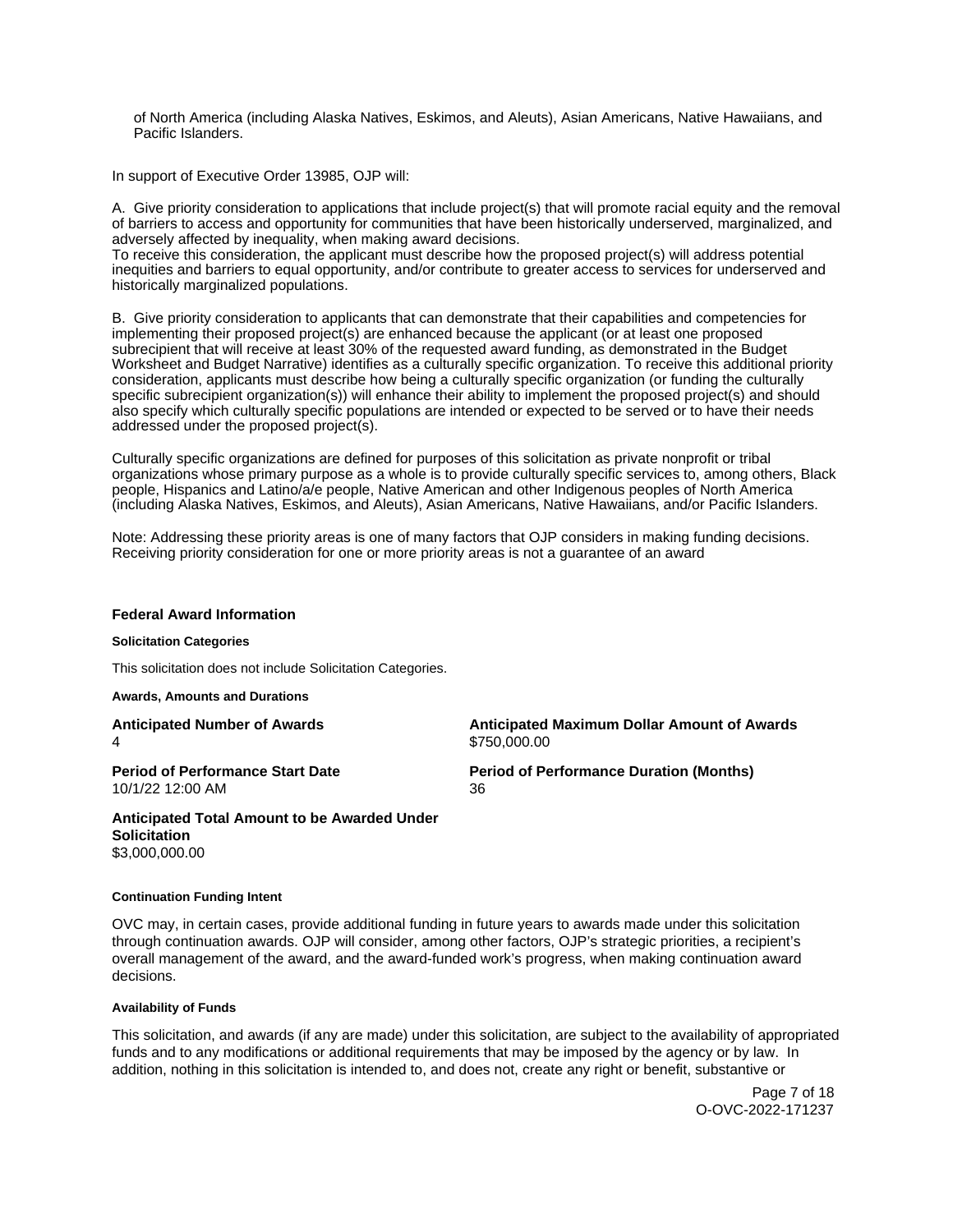<span id="page-8-0"></span>procedural, enforceable at law or in equity by any party against the United States, its departments, agencies, or entities, its officers, employees, or agents, or any other person.

#### **Types of Awards**

OVC expects to make awards under this solicitation as cooperative agreements, which provide for OJP to have substantial involvement in carrying out award activities. See the "Administrative, National Policy, and Other Legal Requirements" section of the [OJP Grant Application Resource Guide](https://ojp.gov/funding/Apply/Resources/Grant-App-Resource-Guide.htm) for additional information.

#### **Financial Management and System of Internal Controls**

Award recipients and subrecipients (including recipients or subrecipients that are pass-through entities) must, as described in the Part 200 Uniform Requirements as set out at 2 C.F.R. 200.303, comply with standards for financial and program management. See the [OJP Grant Application Resource Guide](https://www.ojp.gov/funding/apply/ojp-grant-application-resource-guide#fm-internal-controls) for additional information.

#### **Budget Information**

## **Cost Sharing or Matching Requirement**

This solicitation does not require a match.

#### **Pre-agreement Costs (also known as Pre-award Costs)**

See the [OJP Grant Application Resource Guide](https://www.ojp.gov/funding/apply/ojp-grant-application-resource-guide#pre-agreement-costs) information on Pre-agreement Costs (also known as Pre-award Costs).

#### **Limitation on Use of Award Funds for Employee Compensation: Waiver**

See the [OJP Grant Application Resource Guide](https://www.ojp.gov/funding/apply/ojp-grant-application-resource-guide#limitation-use-award) information on the Limitation on Use of Award Funds for Employee Compensation; Waiver.

#### **Prior Approval, Planning, and Reporting of Conference/Meeting/Training Costs**

See the [OJP Grant Application Resource Guide](https://www.ojp.gov/funding/apply/ojp-grant-application-resource-guide#prior-approval) for information on Prior Approval, Planning, and Reporting of Conference/Meeting/Training Costs.

#### **Costs Associated with Language Assistance (if applicable)**

See the [OJP Grant Application Resource Guide](https://www.ojp.gov/funding/apply/ojp-grant-application-resource-guide#costs-associated) for information on Costs Associated with Language Assistance.

## **Eligibility Information**

For eligibility information, see the solicitation cover page.

For information on cost sharing or match requirements, see the "Federal Award Information" section.

## **Application and Submission Information**

The following application elements **must** be included in the application to meet the basic minimum requirements to advance to peer review and receive consideration for funding:

- Proposal Abstract
- Proposal Narrative

Page 8 of 18 O-OVC-2022-171237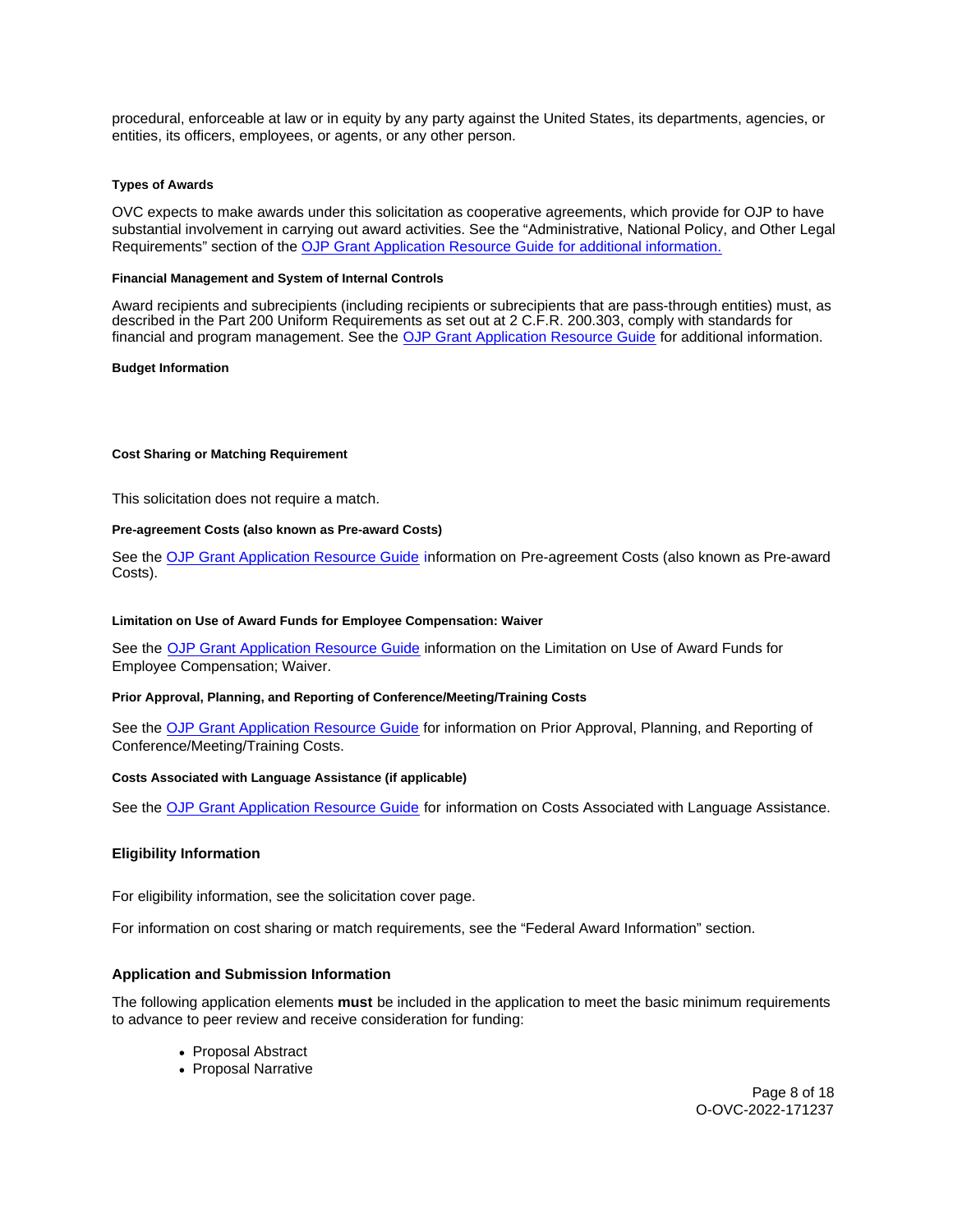Budget Worksheet and Budget Narrative (Web-based Form) (The web-based form includes the budget details and the budget narrative.)

<span id="page-9-0"></span>See the "Application Elements and Formatting Instructions" section of the [OJP Grant Application Resource Guide](https://www.ojp.gov/funding/apply/ojp-grant-application-resource-guide#application-elements)  for information on what happens to an application that does not contain all the specified elements or is nonresponsive to the scope of the solicitation.

## **Information to Complete the Application for Federal Assistance (SF-424)**

The SF-424 must be submitted in [Grants.gov](https://Grants.gov). It is a required standard form used as a cover sheet for submission of pre-applications, applications, and related information. See the [OJP Grant Application Resource Guide](https://www.ojp.gov/funding/Apply/Resources/Grant-App-Resource-Guide.htm) for additional information on completing the SF-424.

In Section 8F of the SF-424, please include the name and contact information of the individual **who will complete the application in JustGrants**. JustGrants will use this information (email address) to assign the application to this user in JustGrants.

**Intergovernmental Review:** This solicitation ("funding opportunity") **is not** subject to [Executive Order 12372.](https://www.archives.gov/federal-register/codification/executive-order/12372.html) (In completing the SF-424, an applicant is to answer question 19 by selecting the response that the "Program is not covered by E.O. 12372.")

## **Standard Applicant Information (JustGrants 424 and General Agency Information)**

The Standard Applicant Information section of the JustGrants application is pre-populated with the SF-424 data submitted in [Grants.gov.](https://Grants.gov) The applicant will need to review the Standard Applicant Information in JustGrants and make edits as needed. Within this section, the applicant will need to: add zip codes for areas affected by the project; confirm its Authorized Representative; and verify and confirm the organization's unique entity identifier, legal name, and address.

## **Proposal Abstract**

A proposal abstract (no more than 400 words) summarizing the proposed project, including the purpose of the project, primary activities, expected outcomes, the service area, intended beneficiaries and subrecipients (if known), will be completed in the JustGrants web-based form. This abstract should be written in the third person and will be made publicly available on the OJP website if the project is awarded. If you are requesting priority consideration, please indicate the priority area (A and/or B) you are applying under.

## **Proposal Narrative**

The proposal narrative should be submitted as an attachment in JustGrants. The attached document should be double-spaced, using a standard 12-point font; have no less than 1-inch margins; and should not exceed 25 pages. Pages should be numbered and submitted as an attachment. If the proposal narrative fails to comply with these length restrictions, OVC may consider such noncompliance in peer review and in final award decision.

The following sections must be included as part of the proposal narrative:

- a. Description of the Issue
	- 1. Describe why this project and proposed activities are necessary (significance/value) and/or address a need and include supporting information.
	- 2. Describe how funding will support the project's value to the victims' field by meeting the stated goals. An applicant should use data to provide evidence that the need for the effort exists and demonstrate the scope and size of the need. The applicant should also make a convincing case that the project addresses a gap in existing resources and does not duplicate an existing program.
- b. Project Design and Implementation
	- 1. Describe the strategy to address the needs identified in the Description of the Issue.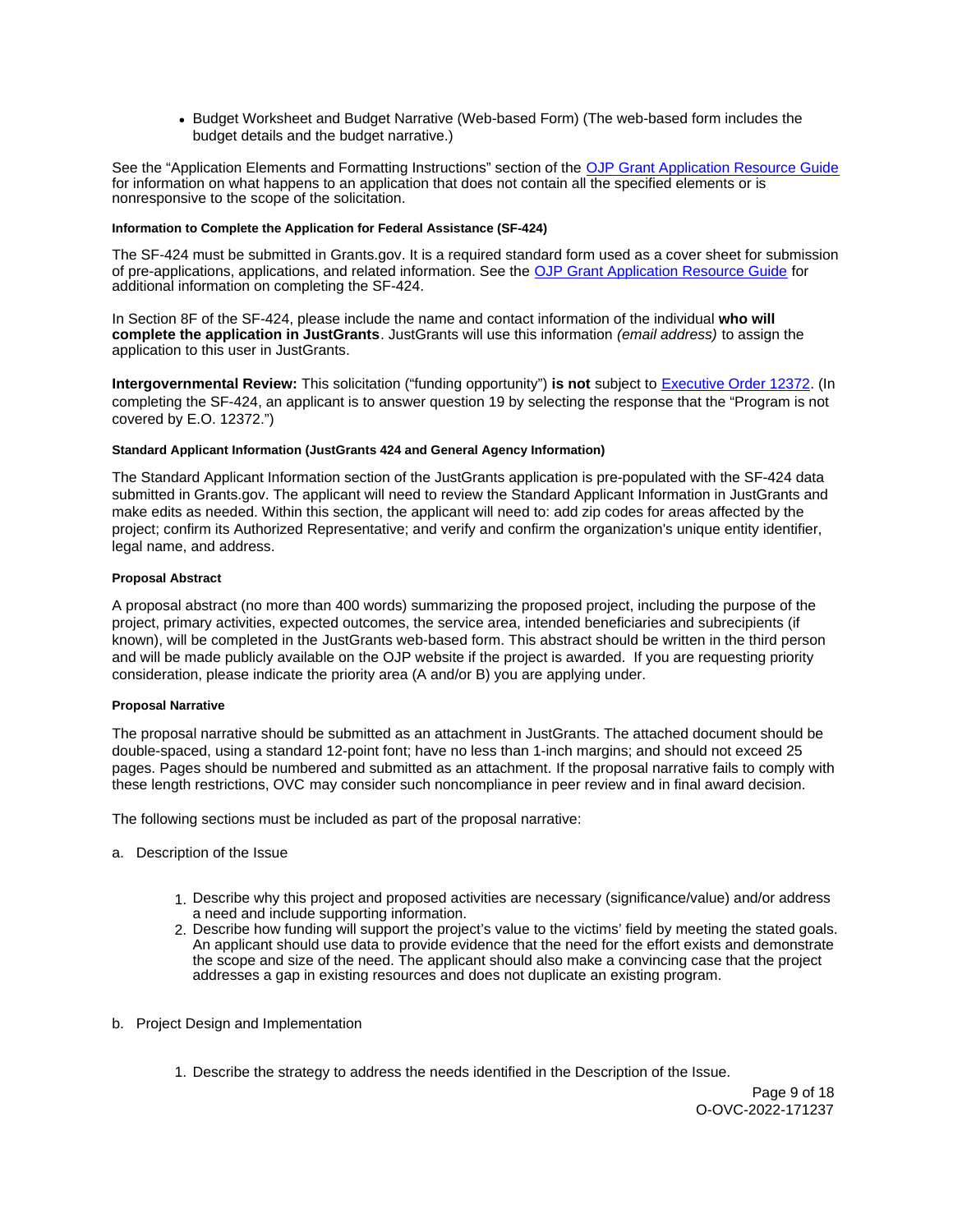- a. State the key goal(s) of the project. Identify specific, measurable, achievable, relevant, and time-based (SMART) objectives to accomplish goal(s).
- b. List the proposed project activities and describe how they relate to the stated objectives. Activities are the specific actions to be undertaken to fulfill the objectives and reach the goal(s).
- c. Provide a detailed description of the method(s) to be used to carry out each activity.
- d. Describe interim deliverables and final products.
- e. Provide a brief timeframe indicating roughly when activities or project milestones are to be accomplished.
- 2. Identify any potential challenges to the project's success and describe how the applicant will mitigate those challenges.
- 3. Describe how the safety and confidentiality of victims will be protected.
- 4. Describe any sustainability measures the applicant will take to continue its efforts beyond the funding period.
- 5. If the applicant is seeking priority consideration for Priority 1(A), it should address in this section how the proposed project(s) will promote racial equity and/or the removal of barriers to access and opportunity, and/or contribute to greater access to services, for communities that have been historically underserved, marginalized, and adversely affected by inequality.
- c. Capabilities and Competencies
	- 1. Applicants must describe the capabilities and competencies to accomplish the goals and objectives of the project. They must also include a clear description of the applicant's management structure and current and proposed professional staff members' unique qualifications that will enable them to fulfill their grant responsibilities. Applicants must describe how the program will be managed and include an organizational chart or information describing personnel.
	- 2. Applicants must include a list of personnel responsible for managing and implementing the major stages of the project. If additional staff will be hired to complete the project, the applicant should identify the selection criteria. The Project Director must have both the substantive expertise and experience to perform crucial leadership functions, and sufficient time to devote to the project to provide the needed guidance and supervision. Job descriptions and copies of resumes for proposed key staff positions should be included as a separate attachment.
	- 3. If the applicant is seeking priority consideration under Priority 1(B), it should describe within this section how being a culturally specific organization (or funding a culturally specific subrecipient organization at a minimum of 30% of the project budget) will enhance its ability to implement the proposed project(s) and should also specify which culturally specific populations are intended or expected to be served or have their needs addressed under the proposed project(s).
- d. Plan for Collecting the Data Required for this Solicitation's Performance Measures

Applicants must include the following information:

- Description of the process for measuring project performance.
- Identification of who will collect the data and who is responsible for performance measurements.
- Description of how the information will be used to guide and evaluate the impact of the project.
- Description of the process for accurately reporting data.

Note: Applicants are **not** required to submit performance data with the application. Rather, performance measure information is included as an alert that successful applicants will be required to submit performance data as part of each award's reporting requirements.

OJP will require each successful applicant to submit regular performance data that show the completed work's results. The performance data directly relate to the goals, objectives, and deliverables identified in the "Goals, Objectives, and Deliverables" discussion. Applicants can also visit OJP's performance measurement page at [www.ojp.gov/performance](https://www.ojp.gov/performance) for an overview of performance measurement activities at OJP.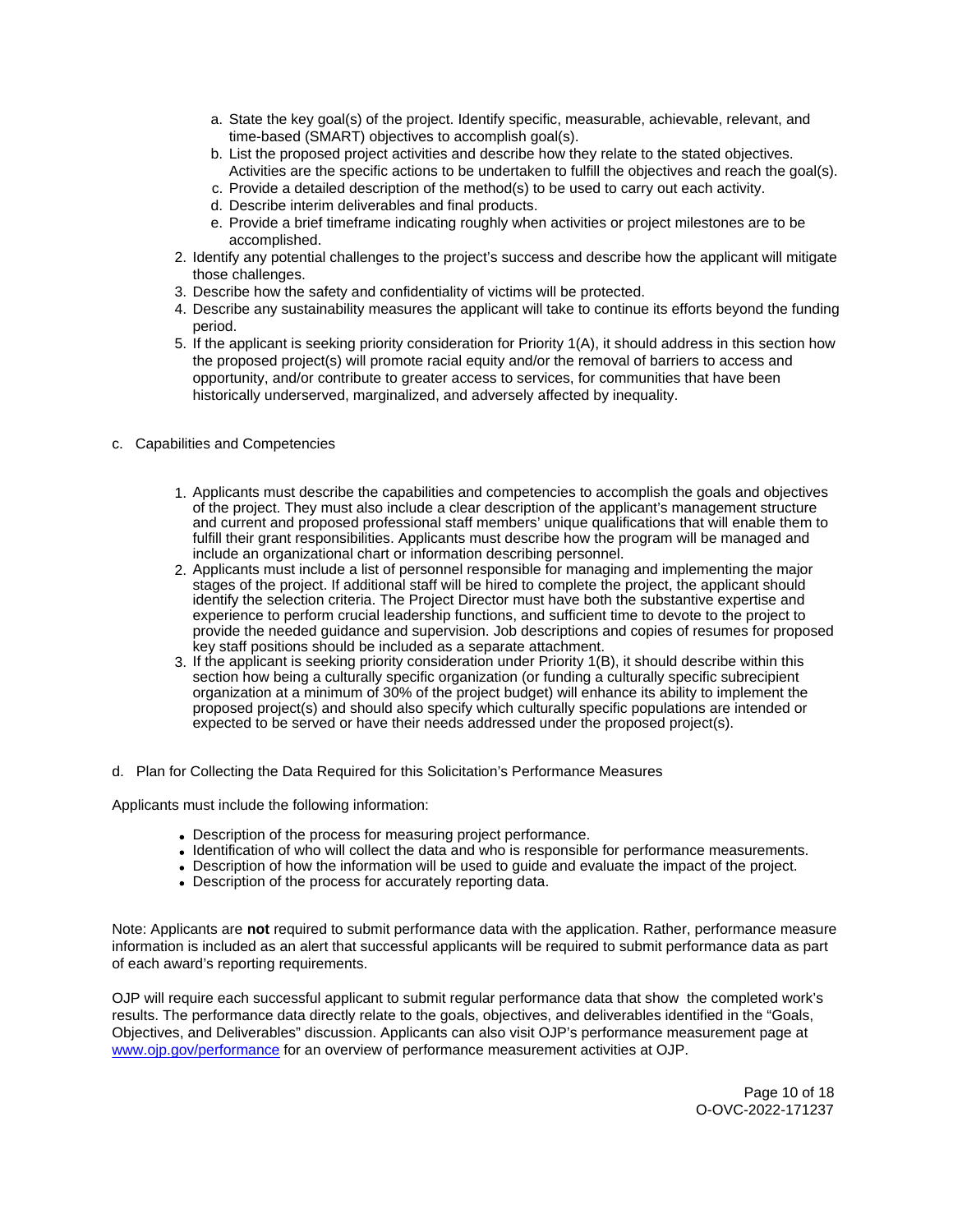<span id="page-11-0"></span>OVC will require award recipients to submit quarterly performance measure data in the Performance Measurement Tool and separately submit a semiannual performance reports in JustGrants. A list of resources and trainings can be found at [https://ovc.ojp.gov/funding/performance-measures/transforming-victim-services.](https://ovc.ojp.gov/funding/performance-measures/transforming-victim-services)

Examples of performance measure questions for this project can be found here: [https://www.ovc.gov/grants/pdftxt/TVS-questionnaire.pdf.](https://www.ovc.gov/grants/pdftxt/TVS-questionnaire.pdf)

OVC will require award recipients under this solicitation to complete the following sections, including any relevant shared measures.

- I. Training
- II. Technical Assistance
- III. Tech Development
- IV. Data Gathering
- V. Collaborative Partnerships
- VI. Strategic Planning

OVC will provide further guidance on the post-award submission process, if selected for award.

## **Note on Project Evaluations**

An applicant that proposes to use award funds through this solicitation to conduct project evaluations must follow the guidance in the "Note on Project Evaluations" section in the [OJP Grant Application Resource Guide.](https://www.ojp.gov/funding/Apply/Resources/Grant-App-Resource-Guide.htm)

#### **Goals, Objectives, Deliverables, and Timeline**

The applicant will submit the Advancing the Use of Technology to Assist Victims of Crime project's goals, objectives, deliverables and timelines in the JustGrants Web-based form.

## **Budget and Associated Documentation**

Applicants will provide the following budget documentation:

## **Budget Worksheet and Budget Narrative (Web-based Form)**

## **Budget Worksheet and Budget Narrative (Web-based Form)**

The applicant will complete the JustGrants web-based budget form. See the [OJP Grant Application Resource Guide](https://ojp.gov/funding/Apply/Resources/Grant-App-Resource-Guide.htm) for additional information.

If the applicant is seeking priority consideration under Priority 1(B) based on the identification of at least one proposed subrecipient as a culturally specific organization, the proposed funding for the subrecipient in the webbased budget form **must be a minimum of 30% of award funding.** 

The budget narrative must also describe how the activities that will be funded with the (minimum) 30% of award funding provided to the subrecipient **specifically relate to the priority consideration requested under Priority 1(B)** and described in the Capabilities and Competencies section of the application.

#### **Indirect Cost Rate Agreement (if applicable)**

The applicant will submit its indirect cost rate agreement by uploading it as an attachment in JustGrants. See the [OJP Grant Application Resource Guide](https://www.ojp.gov/funding/apply/ojp-grant-application-resource-guide#indirect-cost) for additional information.

#### **Employee Compensation Waiver**

See the [OJP Grant Application Resource Guide](https://www.ojp.gov/funding/apply/ojp-grant-application-resource-guide#limitation-use-award) for information on the Limitation on Use of Award Funds for Employee Compensation; Waiver.

## **Financial Management Questionnaire (including applicant disclosure of high-risk status)**

Page 11 of 18 O-OVC-2022-171237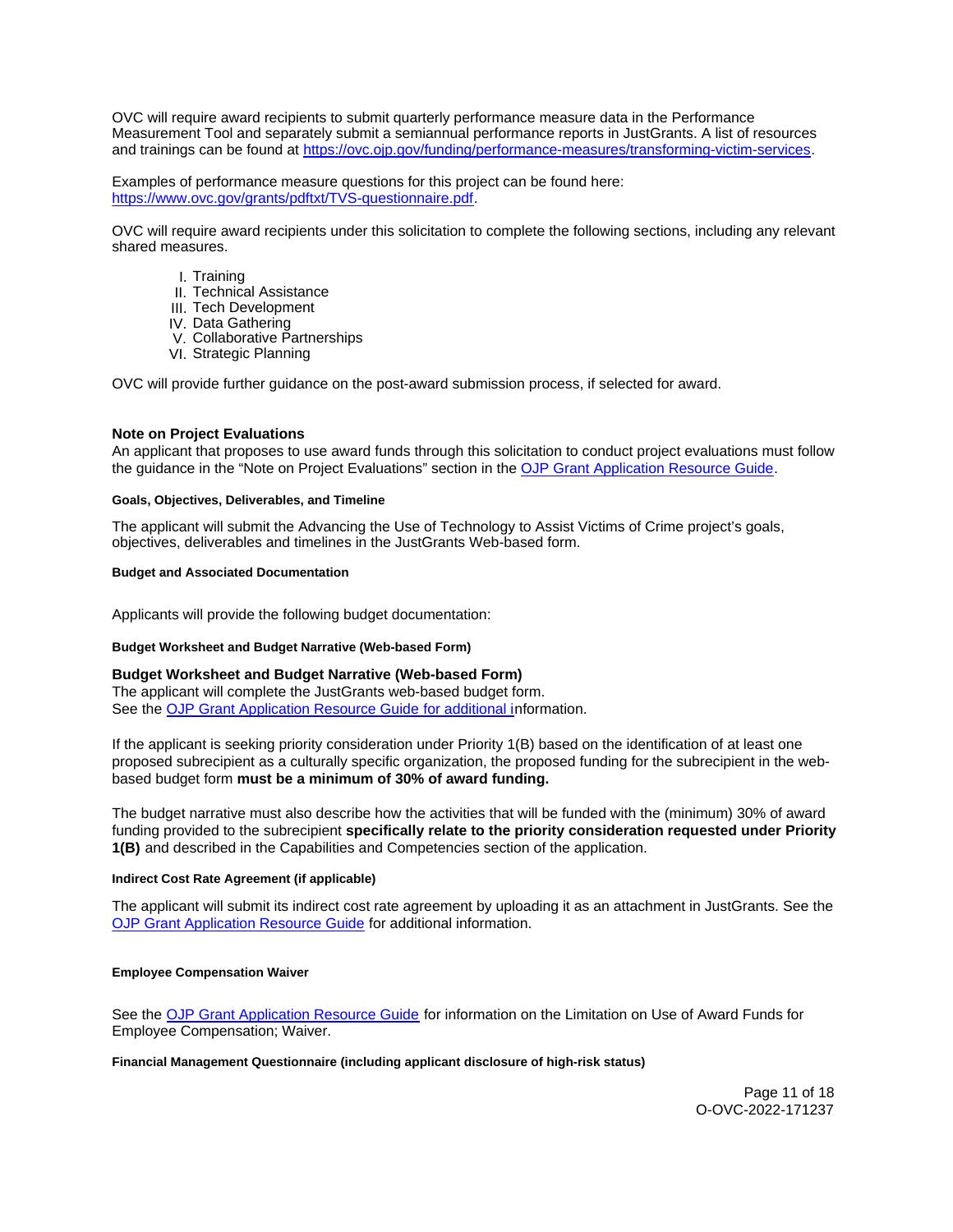<span id="page-12-0"></span>The applicant will download the questionnaire, complete it, and submit it by uploading it as an attachment in JustGrants. See the [OJP Grant Application Resource Guide](https://www.ojp.gov/funding/apply/ojp-grant-application-resource-guide#fm-internal-controls-questionnaire) for the link to the questionnaire and additional information.

#### **Disclosure of Process Related to Executive Compensation**

This solicitation expressly modifies the OJP Grant Application Resource Guide by not incorporating its "Disclosure of Process Related to Executive Compensation" provisions. Applicants to this solicitation are not required to provide this disclosure.

#### **Additional Application Components**

Applicants will attach the additional requested documentation in JustGrants as applicable.

#### **Curriculum Vitae or Resumes**

Position descriptions and resumes for key positions should be tailored to the applicant to demonstrate qualifications of staff involved in the project.

#### **Tribal Authorizing Resolution**

If applicable, an application in response to this solicitation may require inclusion of tribal authorizing documentation as an attachment. If applicable, the applicant will submit the tribal authorizing documentation by uploading it as an attachment in JustGrants. See the [OJP Grant Application Resource Guide](https://www.ojp.gov/funding/apply/ojp-grant-application-resource-guide#tribal-authorizing-resolution) for information on tribal authorizing resolutions.

#### **Research and Evaluation Independence and Integrity Statement**

If an application proposes research (including research and development) and/or evaluation, the applicant must demonstrate research/evaluation independence and integrity, including appropriate safeguards, before it may receive award funds. The applicant will submit documentation of its research and evaluation independence and integrity by uploading it as an attachment in JustGrants. For additional information, see the [OJP Grant](https://www.ojp.gov/funding/apply/ojp-grant-application-resource-guide#research-evaluation)  [Application Resource Guide.](https://www.ojp.gov/funding/apply/ojp-grant-application-resource-guide#research-evaluation)

#### **Disclosures and Assurances**

The applicant will address the following disclosures and assurances.

#### **Disclosure of Lobbying Activities**

Complete and submit the SF-LLL in [Grants.gov.](https://Grants.gov) See the [OJP Grant Application Resource Guide](https://www.ojp.gov/funding/apply/ojp-grant-application-resource-guide#disclosure-lobby) for additional information.

#### **DOJ Certified Standard Assurances**

Review and accept the DOJ Certified Standard Assurances in JustGrants. See the [OJP Grant Application](https://www.ojp.gov/funding/apply/ojp-grant-application-resource-guide#administrative)  [Resource Guide](https://www.ojp.gov/funding/apply/ojp-grant-application-resource-guide#administrative) for additional information.

#### **Applicant Disclosure of Duplication in Cost Items**

Complete the JustGrants web-based Applicant Disclosure of Duplication in Cost Items form. See the [OJP Grant](https://www.ojp.gov/funding/apply/ojp-grant-application-resource-guide#applicant-disclosure-pending-applications)  [Application Resource Guide](https://www.ojp.gov/funding/apply/ojp-grant-application-resource-guide#applicant-disclosure-pending-applications) for additional information.

## **DOJ Certifications Regarding Lobbying; Debarment, Suspension and Other Responsibility Matters; and Drug-Free Workplace Requirements**

Review and accept the DOJ Certified Certifications Regarding Lobbying; Debarment, Suspension and Other Responsibility Matters; Drug-Free Workplace Requirements; Law Enforcement and Community Policing in JustGrants. See the [OJP Grant Application Resource Guide](https://www.ojp.gov/funding/apply/ojp-grant-application-resource-guide#administrative) for additional information.

#### **Applicant Disclosure and Justification – DOJ High Risk Grantees (if applicable)**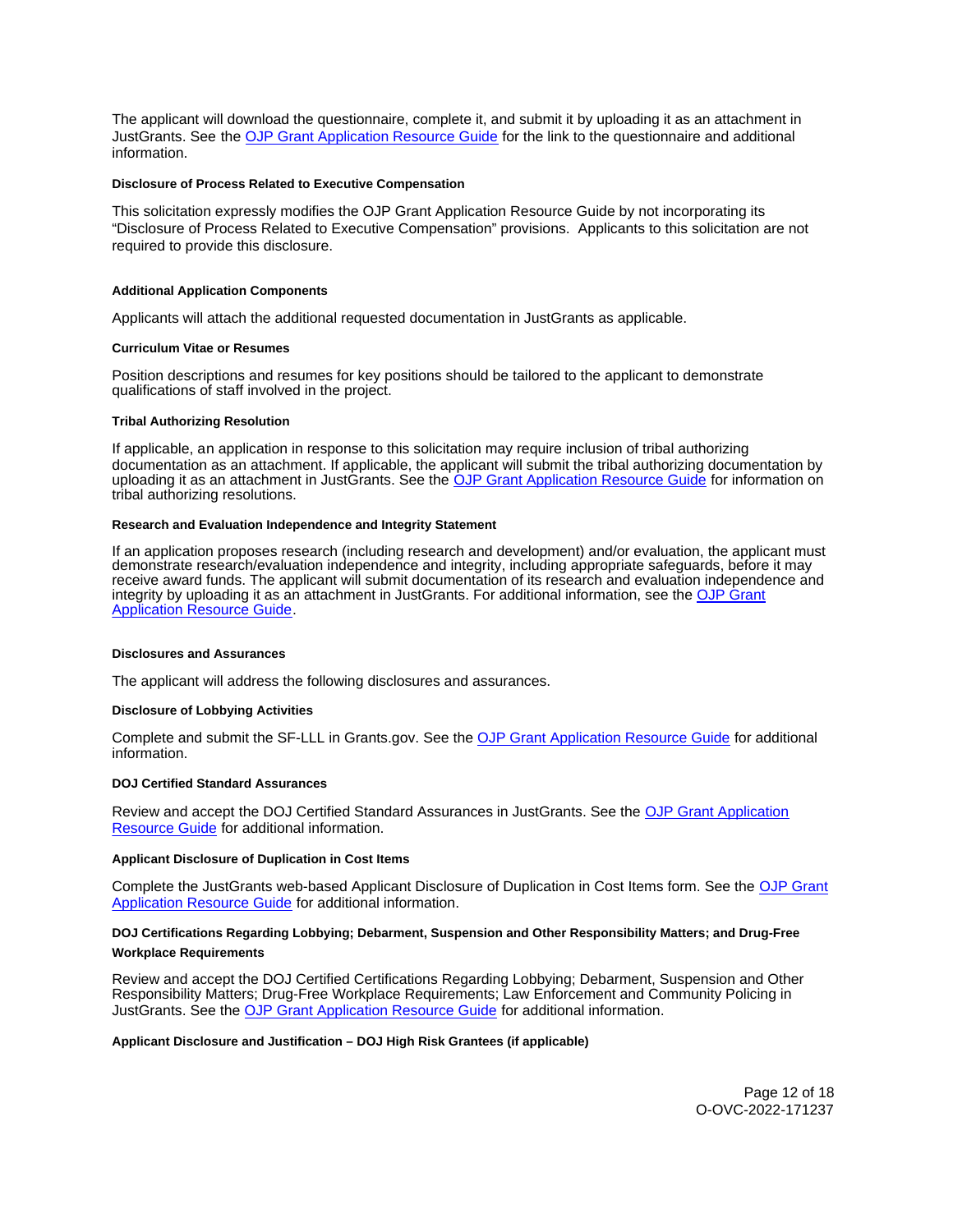<span id="page-13-0"></span>If applicable, submit the DOJ High Risk Disclosure and Justification as an attachment in JustGrants. A DOJ High Risk Grantee is an award recipient that has received a DOJ High Risk designation based on a documented history of unsatisfactory performance, financial instability, management system or other internal control deficiencies, or noncompliance with award terms and conditions on prior awards, or that is otherwise not responsible. See the [OJP Grant Application Resource Guide](https://www.ojp.gov/funding/apply/ojp-grant-application-resource-guide) for additional information.

## **How to Apply**

Step 1: The applicant must submit the **SF-424** and **SF-LLL** in [Grants.gov](https://Grants.gov) at [https://www.grants.gov/web/grants/register.html.](https://www.grants.gov/web/grants/register.html)

Step 2: The applicant must then submit the **full application,** including attachments, in JustGrants in [JustGrants.usdoj.gov.](https://justicegrants.usdoj.gov/)

For additional information, see the "How to Apply" section in the [OJP Grant Application Resource Guide](https://www.ojp.gov/funding/apply/ojp-grant-application-resource-guide#apply) and the [DOJ Application Submission Checklist.](https://justicegrants.usdoj.gov/sites/g/files/xyckuh296/files/media/document/appln-submission-checklist.pdf)

## **Submission Dates and Time**

The **SF-424 and the SF-LLL** must be submitted in [Grants.gov](https://Grants.gov) by 11:59 p.m. eastern time on May 26, 2022.

The **full application** must be submitted in JustGrants by 8:59 p.m. eastern time on June 2, 2022.

OJP urges applicants to submit their [Grants.gov](https://Grants.gov) and JustGrants submissions prior to the due dates to allow sufficient time to correct errors and resubmit by the submission deadlines if a rejection notification is received. To be considered timely, the **full application** must be submitted in JustGrants by the JustGrants application deadline.

## **Experiencing Unforeseen Technical Issues**

An applicant that experiences unforeseen SAM.gov, [Grants.gov,](https://Grants.gov) or JustGrants technical issues beyond its control that prevent application submission by the deadline, must demonstrate all efforts in requesting technical support in order to submit an application by the deadline. Technical support is available via phone and email to the applicable SAM.gov, [Grants.gov,](https://Grants.gov) or JustGrants support centers or service desks in which an applicant received a ticket number for resolution. If an applicant misses a deadline due to unforeseen technical difficulties, the applicant may request a waiver to submit an application after the deadline. Note: If an applicant does not submit all the required [Grants.gov](https://Grants.gov) forms by the [Grants.gov](https://Grants.gov) deadline, the applicant will not be able to proceed to the JustGrants portion of the application process.

An applicant experiencing technical difficulties with the following systems must contact the associated support desk indicated below to report the technical issue and receive a tracking number:

- [Grants.gov](https://Grants.gov)  contact the [Grants.gov Customer Support Hotline](https://www.grants.gov/web/grants/support.html)
- SAM.gov contact the [SAM Help Desk \(Federal Service Desk\)](https://www.fsd.gov/gsafsd_sp)
- JustGrants contact the JustGrants Support Desk at [JustGrants.Support@usdoj.gov](mailto:JustGrants.Support@usdoj.gov) or 833–872–5175

An applicant requesting a waiver to submit a late application must document their request for technical assistance in an email to the OJP Response Center at [grants@ncjrs.gov](file:///C:/Users/local_Yehj/INetCache/Content.Outlook/20U4XBR7/grants@ncjrs.gov) **within 24 hours after the application deadline** to request approval to submit its application after the deadline. If an applicant has technical issues with [Grants.gov,](https://Grants.gov) the applicant must contact the OJP Response Center within 24 hours of the [Grants.gov](https://Grants.gov) deadline to request approval to submit after the deadline. However, waiver requests will not be reviewed until after the JustGrants deadline to allow time for all waivers to be submitted. Waiver requests to submit after the submission deadline must:

- Describe the technical difficulties experienced;
- Include a timeline of the applicant's submission efforts (e.g., what date and time did the error occur, what date and time was action taken to resolve the issue and resubmit; and what date and time did support representatives respond);

Page 13 of 18 O-OVC-2022-171237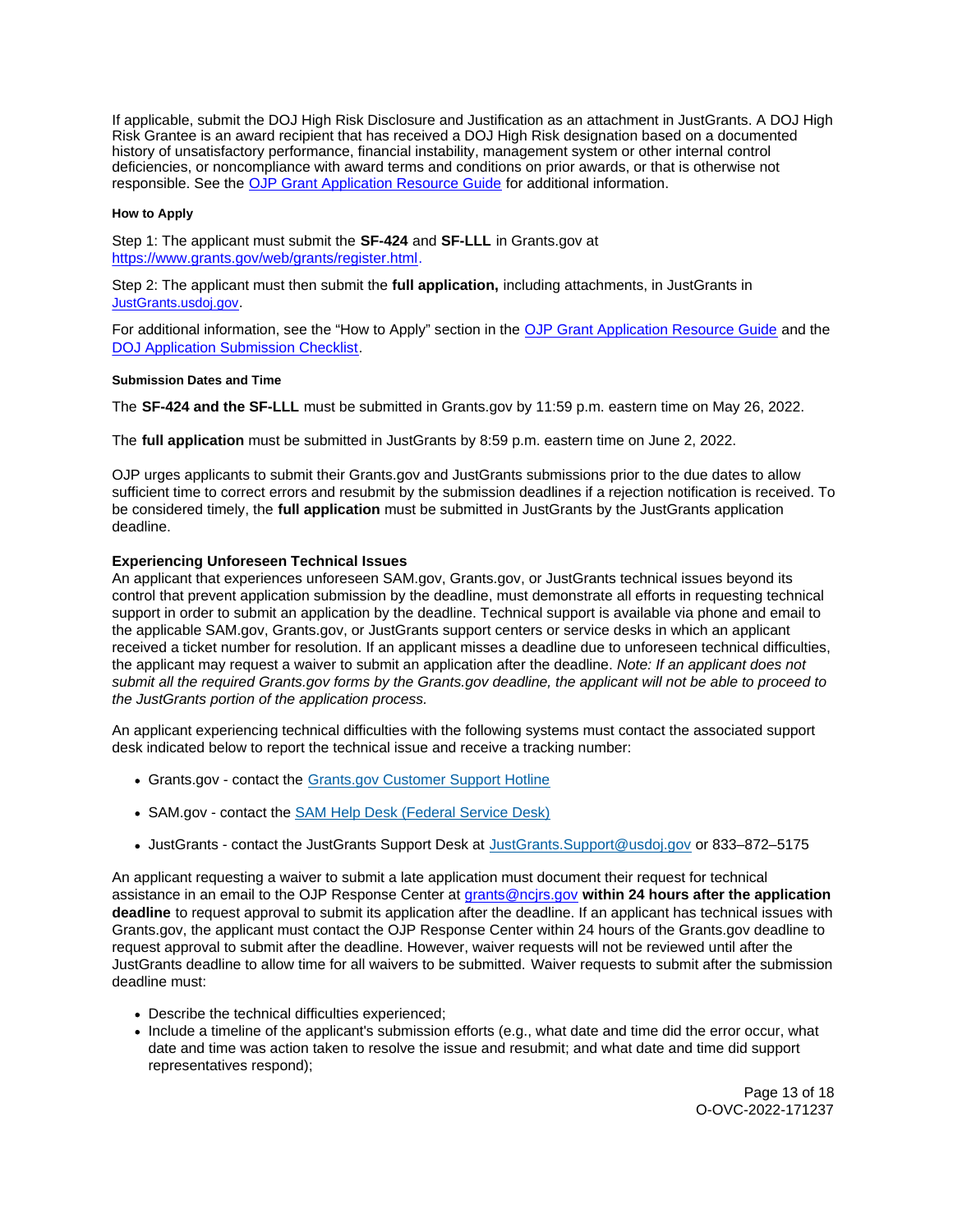- <span id="page-14-0"></span>• Include an attachment(s) of the complete grant application and all required documentation and material; and
- Include the applicant's Unique Entity Identifier (UEI), any applicable SAM.gov tracking number(s), [Grants.gov](https://Grants.gov) Help Desk, and JustGrants Support Desk Ticket Numbers.

OJP will review each request for late submission and required supporting documentation and notify the applicant whether the request has been approved or denied. For more details on the waiver process, OJP encourages applicants to review the "Experiencing Unforeseen Technical Issues" section in the [OJP Grant Application](https://www.ojp.gov/funding/apply/ojp-grant-application-resource-guide#experiencing-unforeseen-technical-issues)  [Resource Guide](https://www.ojp.gov/funding/apply/ojp-grant-application-resource-guide#experiencing-unforeseen-technical-issues).

## **Application Review Information**

## **Review Criteria**

## **a. Merit Review Criteria**

Applications that meet the basic minimum requirements will be evaluated by peer reviewers on how the proposed project/program addresses the following criteria:

- 1. Description of the Issue (20%) evaluate the applicant's understanding of the program/issue to be addressed.
- 2. Project Design and Implementation (35%) evaluate the adequacy of the proposal, including the goals, objectives, timelines, milestones, and deliverables.
- 3. Capabilities and Competencies (20%) evaluate the administrative and technical capacity of the applicant to successfully accomplish the goals and objectives.
- 4. Plan for Collecting the Data Required for this Solicitation's Performance Measures (10%) evaluate the applicant's understanding of the performance data reporting requirements and the plan for collecting the required data.
- 5. Budget (15%) evaluate for completeness, cost effectiveness, and allowability (e.g., reasonable, allocable, and necessary for project activities).

## **b. Other Review Criteria/Factors**

Other important considerations for OVC include geographic diversity, strategic priorities (specifically including, but not limited to, the identified priority areas), available funding, past performance, and the extent to which the Budget Worksheet and Budget Narrative (web-based form) accurately explain project costs that are reasonable, necessary, and otherwise allowable under federal law and applicable federal cost principles.

## **Review Process**

Applications submitted under this solicitation that meet the basic minimum requirements, will be evaluated for technical merit by a peer review panel(s) in accordance with OJP peer review policy and procedures using the stated review criteria listed above.

OJP screens applications to ensure they meet the basic minimum requirements prior to conducting the peer review. Although specific requirements may vary, the following are common requirements applicable to all OJP solicitations:

- The application must be submitted by an eligible type of applicant.
- The application must request funding within programmatic funding constraints (if applicable).
- The application must be responsive to the scope of the solicitation.
- The application must include all items necessary to meet the basic minimum requirements.

Pursuant to the Part 200 Uniform Requirements, before award decisions are made, OJP also reviews information

Page 14 of 18 O-OVC-2022-171237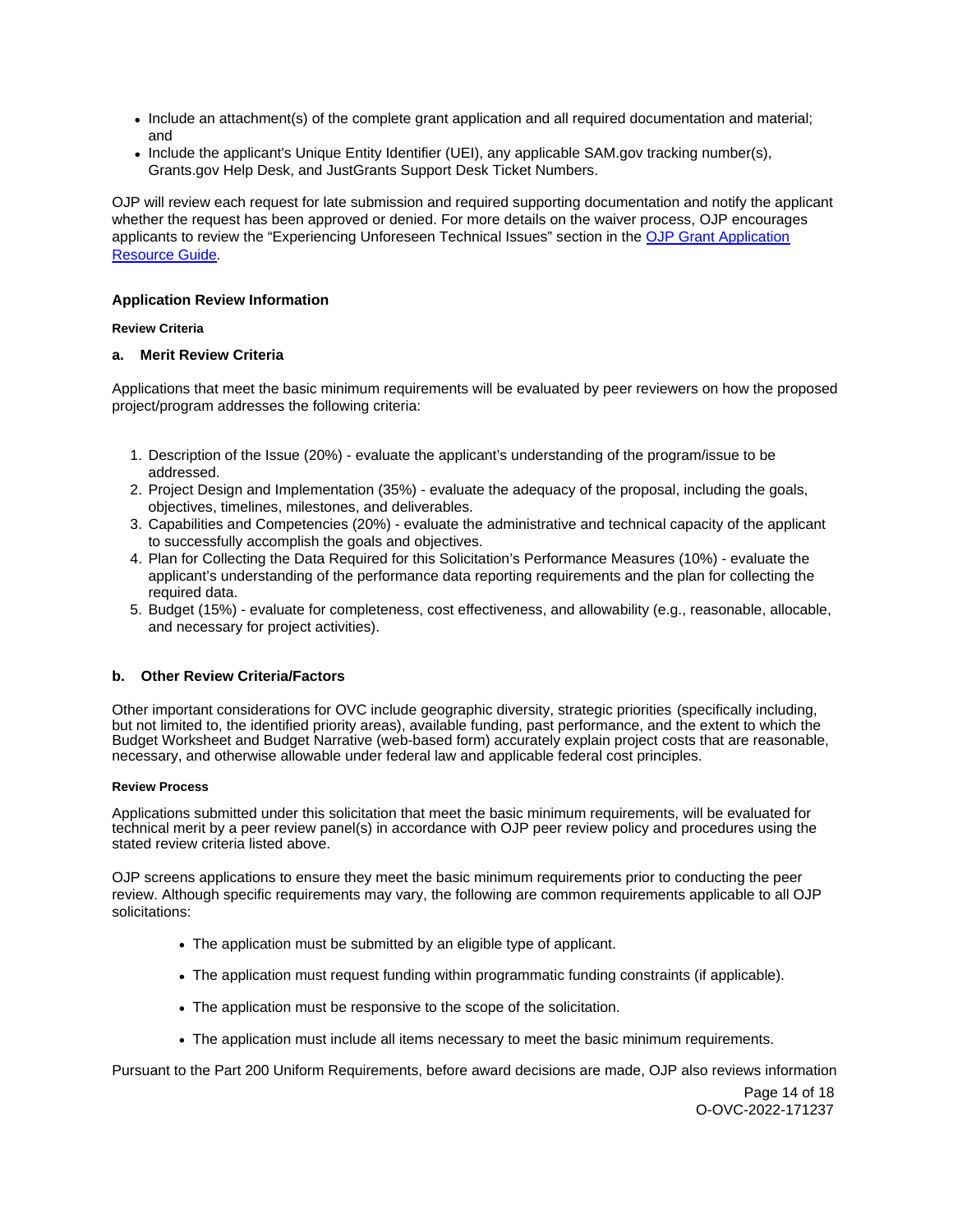<span id="page-15-0"></span>related to the degree of risk posed by the applicant. Among other things to help assess whether an applicant with one or more prior federal awards has a satisfactory record with respect to performance, integrity, and business ethics, OJP checks whether the applicant is listed in SAM as excluded from receiving a federal award.

In addition, if OJP anticipates that an award will exceed \$250,000 in federal funds, OJP also must review and consider any information about the applicant that appears in the non-public segment of the integrity and performance system accessible through SAM (currently, the Federal Awardee Performance and Integrity Information System, FAPIIS).

**Important note on FAPIIS:** An applicant may review and comment on any information about itself that currently appears in FAPIIS and was entered by a federal awarding agency. OJP will consider such comments by the applicant, in addition to the other information in FAPIIS, in its assessment of the risk posed by the applicant.

Absent explicit statutory authorization or written delegation of authority to the contrary, all final award decisions will be made by the Assistant Attorney General, who may consider not only peer review ratings and OVC recommendations, but also other factors as indicated in this section.

## **Federal Award Administration Information**

#### **Federal Award Notices**

See the [OJP Grant Application Resource Guide](https://www.ojp.gov/funding/apply/ojp-grant-application-resource-guide#federal-award-notices) for information on award notifications and instructions.

## **Administrative, National Policy, and Other Legal Requirements**

If selected for funding, in addition to implementing the funded project consistent with the OJP-approved application, the recipient must comply with all award conditions and all applicable requirements of federal statutes and regulations, including the applicable requirements referred to in the assurances and certifications executed in connection with award acceptance. For additional information on these legal requirements, see the "Administrative, National Policy, and Other Legal Requirements" section in the [OJP Grant Application Resource](https://www.ojp.gov/funding/apply/ojp-grant-application-resource-guide#administrative)  [Guide.](https://www.ojp.gov/funding/apply/ojp-grant-application-resource-guide#administrative)

#### **Information Technology (IT) Security Clauses**

An application in response to this solicitation may require inclusion of information related to information technology security. See the [OJP Grant Application Resource Guide](https://www.ojp.gov/funding/apply/ojp-grant-application-resource-guide#information-technology) for information on information technology security.

## **General Information about Post-Federal Award Reporting Requirements**

In addition to the deliverables described in the "Program Description" section, all award recipients under this solicitation will be required to submit certain reports and data.

Required reports. Award recipients typically must submit quarterly financial reports, semi-annual performance reports, final financial and performance reports, and, if applicable, an annual audit report in accordance with the Part 200 Uniform Requirements or specific award conditions. Future awards and fund drawdowns may be withheld if reports are delinquent. (In appropriate cases, OJP may require additional reports.)

See the [OJP Grant Application Resource Guide](https://www.ojp.gov/funding/Apply/Resources/Grant-App-Resource-Guide.htm) for additional information on specific post-award reporting requirements, including performance measure data.

## **Federal Awarding Agency Contact(s)**

For OJP contact(s), see the solicitation cover page.

For contact information for [Grants.gov](https://Grants.gov), see the solicitation cover page.

For contact information for JustGrants, see the solicitation cover page.

#### **Other Information**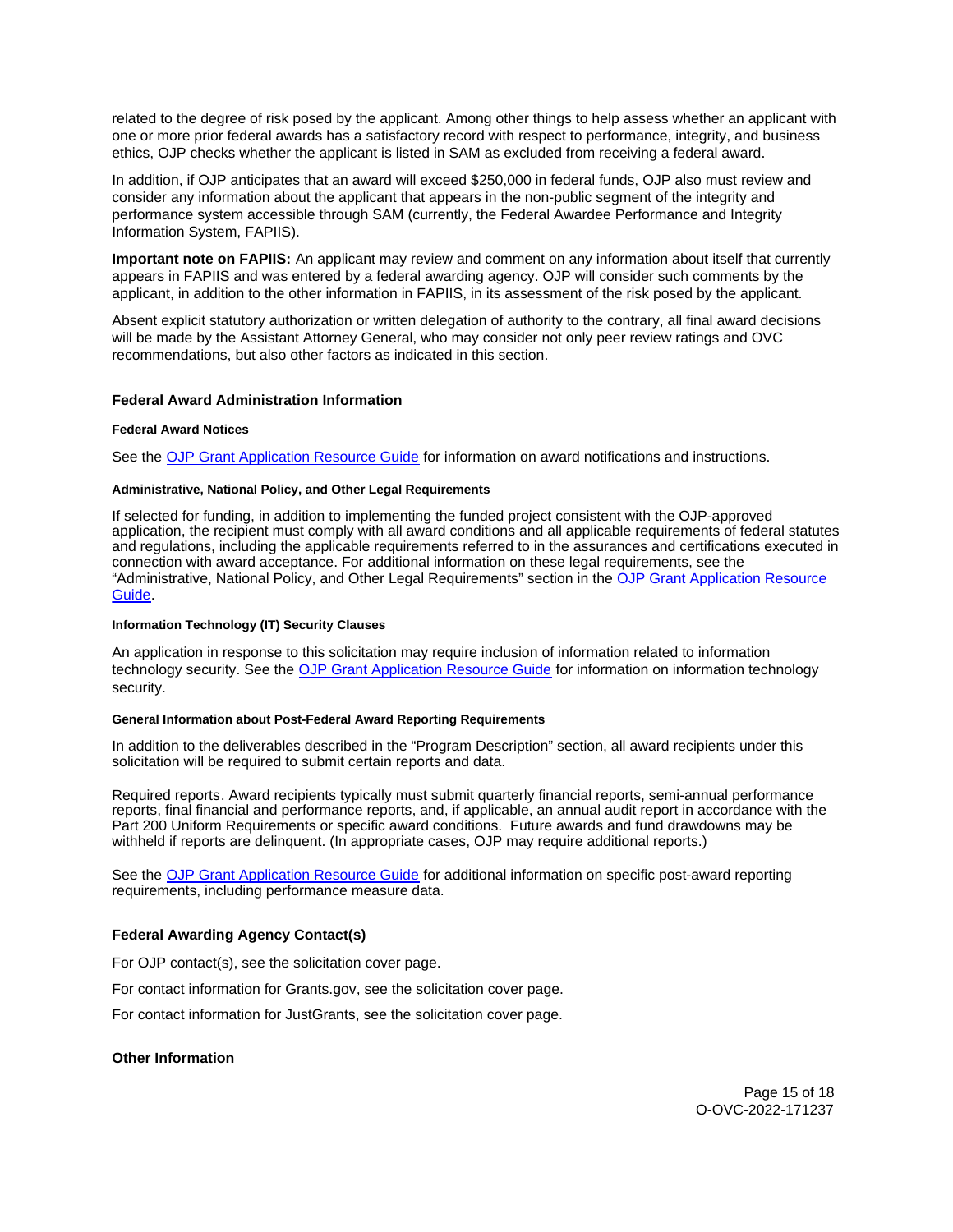## <span id="page-16-0"></span>**Freedom of Information and Privacy Act (5 U.S.C. 552 and 5 U.S.C. 552a)**

See the [OJP Grant Application Resource Guide](https://www.ojp.gov/funding/apply/ojp-grant-application-resource-guide#foia) for information on the Freedom of Information and Privacy Act (5 U.S.C. 552 and 5 U.S.C. 552a).

#### **Provide Feedback to OJP**

See the [OJP Grant Application Resource Guide](https://www.ojp.gov/funding/apply/ojp-grant-application-resource-guide#feedback) for information on how to provide feedback to OJP.

#### **Performance Measures**

OVC will require award recipients to submit quarterly performance measure data in the Performance Measurement Tool and semiannual performance reports in JustGrants. A list of resources and trainings can be found at https://ovc.oip.gov/funding/performance-measures/transforming-victim-services. Examples of performance measure questions for this project can be found at [https://www.ovc.gov/grants/pdftxt/TVS](https://www.ovc.gov/grants/pdftxt/TVS-questionnaire.pdf)[questionnaire.pdf.](https://www.ovc.gov/grants/pdftxt/TVS-questionnaire.pdf) Award recipients under this solicitation will be required to complete the following sections, including any relevant shared measures:

- I. Training
- II. Technical Assistance
- III. Tech Development
- IV. Data Gathering
- V. Collaborative Partnerships
- VI. Strategic Planning

#### **Application Checklist**

## **OVC FY 2022 Advancing the Use of Technology to Assist Victims of Crime**

This application checklist has been created as an aid in developing an application. The [DOJ Application](https://justicegrants.usdoj.gov/sites/g/files/xyckuh296/files/media/document/appln-submission-checklist.pdf)  [Submission Checklist](https://justicegrants.usdoj.gov/sites/g/files/xyckuh296/files/media/document/appln-submission-checklist.pdf) is another resource.

## **What an Applicant Must Do:**

Prior to registering in [Grants.gov](https://Grants.gov):

Confirm your Entity's [System Award Management \(SAM\)](https://sam.gov/SAM/) Registration Information (see [OJP Grant](https://www.ojp.gov/funding/apply/ojp-grant-application-resource-guide#apply)  [Application Resource Guide\)](https://www.ojp.gov/funding/apply/ojp-grant-application-resource-guide#apply)

To register in [Grants.gov](https://Grants.gov):

- Acquire an Authorized Organization Representative (AOR) and a [Grants.gov](https://Grants.gov) username and password (see [OJP Grant Application Resource Guide\)](https://www.ojp.gov/funding/apply/ojp-grant-application-resource-guide#apply)
- Acquire AOR confirmation from the E-Business Point of Contact (E-Biz POC) (see OJP Grant [Application Resource Guide\)](https://www.ojp.gov/funding/apply/ojp-grant-application-resource-guide#apply)

To find the funding opportunity:

- Search for the funding opportunity in [Grants.gov](https://Grants.gov) using the opportunity number, Assistance Listing or keyword(s)
- Access the funding opportunity and application package (see Step 7 in the [OJP Grant Application](https://www.ojp.gov/funding/apply/ojp-grant-application-resource-guide#apply)  [Resource Guide\)](https://www.ojp.gov/funding/apply/ojp-grant-application-resource-guide#apply)
- . Sign up for [Grants.gov](https://Grants.gov) email [notifications](https://www.grants.gov/web/grants/manage-subscriptions.html) (optional) (see [OJP Grant Application Resource Guide\)](https://www.ojp.gov/funding/apply/ojp-grant-application-resource-guide#apply)
- Read Important Notice: Applying for Grants in Grants.gov
- Read OJP policy and guidance on conference approval, planning, and reporting available at [ojp.gov/financialguide/DOJ/PostawardRequirements/chapter3.10a.htm](https://ojp.gov/financialguide/DOJ/PostawardRequirements/chapter3.10a.htm) (see [OJP Grant Application](https://www.ojp.gov/funding/apply/ojp-grant-application-resource-guide#prior-approval)  [Resource Guide](https://www.ojp.gov/funding/apply/ojp-grant-application-resource-guide#prior-approval)

Page 16 of 18 O-OVC-2022-171237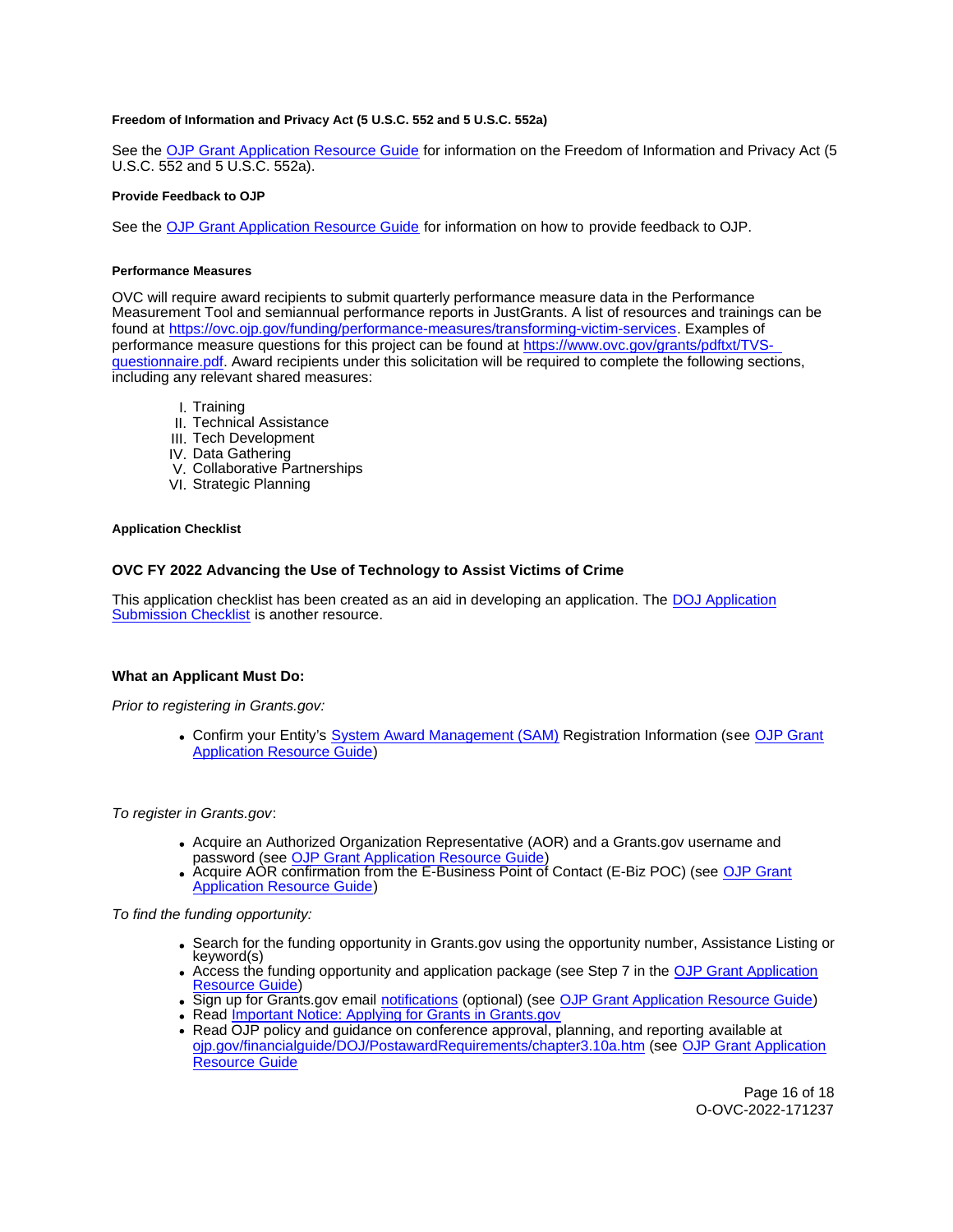## **Overview of Post-Award Legal Requirements:**

Review the "[Overview of Legal Requirements Generally Applicable to OJP Grants and Cooperative](https://www.ojp.gov/funding/explore/legal-overview-awards)  [Agreements - FY 2022 Awards"](https://www.ojp.gov/funding/explore/legal-overview-awards) in the [OJP Funding Resource Center.](https://www.ojp.gov/funding/explore/legal-overview-awards)

## **Review Scope Requirement:**

The federal amount requested is within the allowable limit(s) of \$750,000.

## **Review Eligibility Requirement:**

- 
- 
- State governments\*<br>
City or township governments<br>
Public and State controlled institutions of higher education<br>
County governments
- 
- Native American tribal organizations (other than Federally recognized tribal governments)
- 
- 
- Native American tribal governments (Federally recognized)<br>Nonprofits having a 501(c)(3) status with the IRS, other than institutions of higher education<br>Nonprofits that do not have a 501(c)(3) status with the IRS, other th
- Private institutions of higher education

~~~

#### **Prepare to submit the Application for Federal Assistance standard form (SF)-424 and Disclosure of Lobbying Activities form (SF-LLL)**

- Review Information to complete the Application for Federal Assistance (SF-424) in [Grants.gov](https://Grants.gov)
- Complete Standard Applicant Information (SF-424 information from [Grants.gov\)](https://Grants.gov)
- Submit the **SF-424** and **SF-LLL** in [Grants.gov](https://Grants.gov)

After the SF-424 and SF-LLL submission in [Grants.gov](https://Grants.gov), receive [Grants.gov](https://Grants.gov) email notifications that:

- Submission has been received in [Grants.gov](https://Grants.gov)
- Submission has either been successfully validated or rejected with errors (see [OJP Grant](https://www.ojp.gov/funding/apply/ojp-grant-application-resource-guide#apply)  [Application Resource Guide\)](https://www.ojp.gov/funding/apply/ojp-grant-application-resource-guide#apply)

If no [Grants.gov](https://Grants.gov) receipt and validation, or error notifications are received:

• Contact OVC or [Grants.gov](https://Grants.gov) Customer Support Hotline at 800-518-4726, 606-545-5035, Grants.gov [customer support,](https://www.grants.gov/web/grants/support.html) or [support@grants.gov](mailto:support@grants.gov) regarding technical difficulties (see [OJP Grant Application](https://www.ojp.gov/funding/apply/ojp-grant-application-resource-guide#apply)  [Resource Guide\)](https://www.ojp.gov/funding/apply/ojp-grant-application-resource-guide#apply)

Receive email notification to complete application in JustGrants:

Proceed to complete application in JustGrants

## **Content of Application Submission: Critical Application Elements**

The following items are critical application elements required to pass the basic minimum requirements review. If OJP determines that an application does not include the following elements, it will neither proceed to peer review, nor receive further consideration.

- Proposal Abstract
- Proposal Narrative
- Budget Worksheet and Budget Narrative (web-based form)

~~~

#### **Budget and Associated Documentation:**

- Indirect Cost Rate Agreement (if applicable) (see [OJP Grant Application Resource Guide\)](https://www.ojp.gov/funding/apply/ojp-grant-application-resource-guide#indirect-cost)
- Financial Management and System of Internal Controls Questionnaire (see OJP Grant Application [Resource Guide\)](https://www.ojp.gov/funding/apply/ojp-grant-application-resource-guide#fm-internal-controls-questionnaire)

#### **Additional Application Components:**

Tribal Authorizing Resolution (if applicable) (see [OJP Grant Application Resource Guide\)](https://www.ojp.gov/funding/apply/ojp-grant-application-resource-guide#tribal-authorizing-resolution)